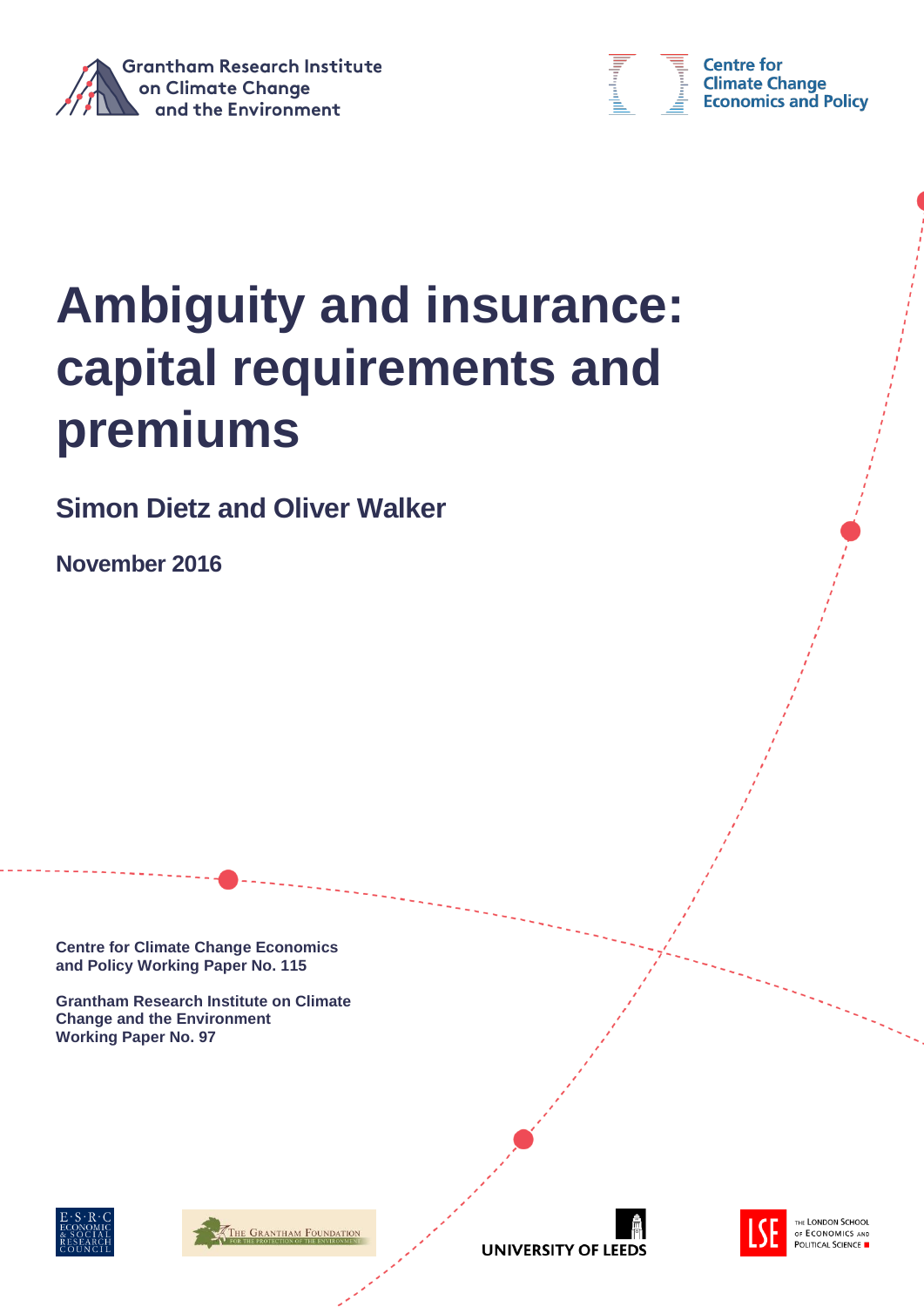**The Centre for Climate Change Economics and Policy (CCCEP)** was established by the University of Leeds and the London School of Economics and Political Science in 2008 to advance public and private action on climate change through innovative, rigorous research. The Centre is funded by the UK Economic and Social Research Council. Its second phase started in 2013 and there are five integrated research themes:

- 1. Understanding green growth and climate-compatible development
- 2. Advancing climate finance and investment
- 3. Evaluating the performance of climate policies
- 4. Managing climate risks and uncertainties and strengthening climate services
- 5. Enabling rapid transitions in mitigation and adaptation

More information about the Centre for Climate Change Economics and Policy can be found at: http://www.cccep.ac.uk.

**The Grantham Research Institute on Climate Change and the Environment** was established by the London School of Economics and Political Science in 2008 to bring together international expertise on economics, finance, geography, the environment, international development and political economy to create a world-leading centre for policy-relevant research and training. The Institute is funded by the Grantham Foundation for the Protection of the Environment and the Global Green Growth Institute. It has nine research programmes:

- 1. Adaptation and development
- 2. Carbon trading and finance
- 3. Ecosystems, resources and the natural environment
- 4. Energy, technology and trade
- 5. Future generations and social justice
- 6. Growth and the economy
- 7. International environmental negotiations
- 8. Modelling and decision making
- 9. Private sector adaptation, risk and insurance

More information about the Grantham Research Institute on Climate Change and the Environment can be found at: http://www.lse.ac.uk/grantham.

This working paper is intended to stimulate discussion within the research community and among users of research, and its content may have been submitted for publication in academic journals. It has been reviewed by at least one internal referee before publication. The views expressed in this paper represent those of the author(s) and do not necessarily represent those of the host institutions or funders.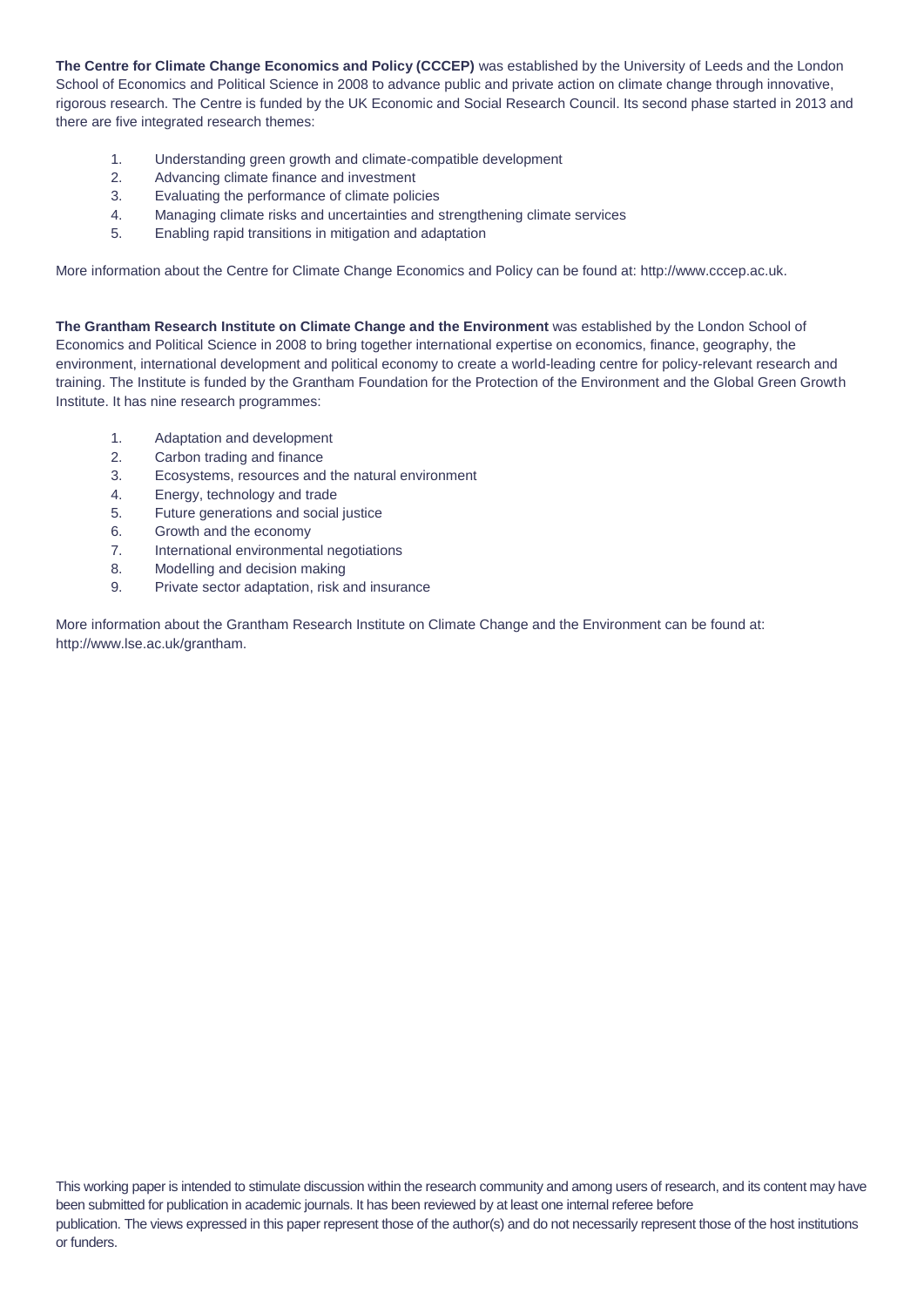## Ambiguity and insurance: capital requirements and premiums

Simon Dietz∗† and Oliver Walker†‡

November 21, 2016

#### **Abstract**

Many insurance contracts are contingent on events such as hurricanes, terrorist attacks or political upheavals, whose probabilities are ambiguous. This paper offers a theory to underpin the large body of empirical evidence showing that higher premiums are charged under ambiguity. We model a (re)insurer who maximises profit subject to a survival constraint that is sensitive to the range of estimates of the probability of ruin, as well as the insurer's attitude towards this ambiguity. We characterise when one book of insurance is more ambiguous than another and general circumstances in which a more ambiguous book requires at least as large a capital holding. We subsequently derive several explicit formulae for the price of insurance contracts under ambiguity, each of which identifies the extra ambiguity load.

#### *JEL Classification Numbers*: D81, G22.

*Keywords*: ambiguity, ambiguity aversion, ambiguity load, capital requirement, catastrophe risk, insolvency, insurance, more ambiguous, reinsurance, ruin, uncertainty, Solvency II.

<sup>∗</sup>ESRC Centre for Climate Change Economics and Policy and Grantham Research Institute on Climate Change and the Environment, London School of Economics and Political Science.

†Department of Geography and Environment, London School of Economics and Political Science.

‡Vivid Economics Ltd, London.

We are very grateful to the editor, three anonymous referees, Pauline Barrieu and Trevor Maynard for comments on previous drafts. We would like to acknowledge the financial support of Munich Re, the UK's Economic and Social Research Council and the Grantham Foundation for the Protection of the Environment. The usual disclaimer applies.

Email for correspondence: s.dietz@lse.ac.uk.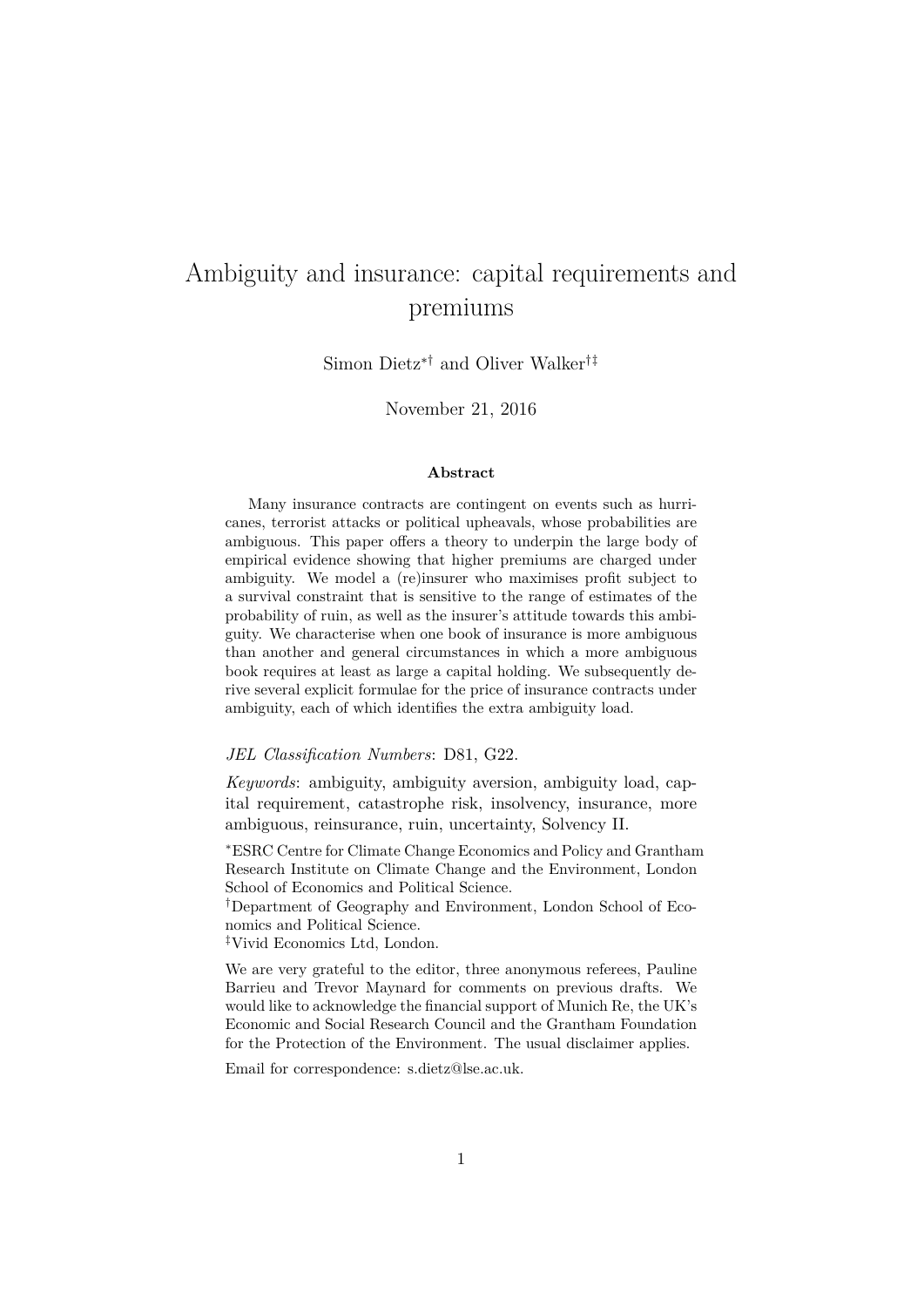## **1 Introduction**

Many (re)insurance contracts are contingent on events such as hurricanes, terrorist attacks or political upheavals whose probabilities are not known with precision. Such contracts are said to be subject to "ambiguity". There may be several reasons why contracts are subject to ambiguity, including a lack of historical, observational data, and the existence of competing theories, proffered by competing experts and formalised in competing forecasting models, of the causal processes governing events that determine their value. For example, ambiguity is a salient feature in the insurance of catastrophe risks such as hurricane-wind damage to property in the southeastern United States. Here, historical data on the most intense hurricanes are limited, and there are competing models of hurricane formation (Bender et al., 2010; Knutson et al., 2008; Ranger and Niehoerster, 2012). This ambiguity is increased by the potential role of climate change in altering the frequency, intensity, geographical incidence and other features of hurricanes.

There is by now a body of evidence to show that, faced with offering a contract under ambiguity, insurers increase their premiums, limit coverage, or are unwilling to provide insurance at all. Much of the academic evidence is survey-based: actuaries and underwriters from insurance and reinsurance companies are asked to quote prices for hypothetical contracts in which the probabilities of loss are alternatively known or unknown (Cabantous, 2007; Cabantous et al., 2011; Hogarth and Kunreuther, 1989, 1992; Kunreuther et al., 1993, 1995; Kunreuther and Michel-Kerjan, 2009). Their responses reveal that prices for contracts under ambiguity exceed prices for contracts without ambiguity and with equivalent expected losses, which is consistent with ambiguity aversion<sup>1</sup> and thus in line with a much larger body of evidence on decision-making, starting with Ellsberg's classic thought experiments on choices over ambiguous and unambiguous lotteries (Ellsberg, 1961). In the industry, one can find guidance that insurers should increase their 'prudential margins' (i.e. capital holdings) under ambiguity (e.g. Barlow et al., 1993) and below we explain how this leads to higher premiums.

Yet, despite the evidence, there is seemingly little theoretical work that can explain or formally motivate these ambiguity loadings. In this paper we seek to fill this hole by offering a formal analysis of the connection between, on the one hand, ambiguous information about the performance of a book of insurance and, on the other hand, the premium charged for a new contract. We do so via the capital held against the book: our starting point is a wellknown model of the price of insurance, according to which the objective is to maximise expected profits subject to a survival constraint (thus in the tradition of Stone, 1973), which is imposed by managerial or regulatory fiat

<sup>&</sup>lt;sup>1</sup>We give formal definitions of ambiguity, ambiguity aversion and related concepts later.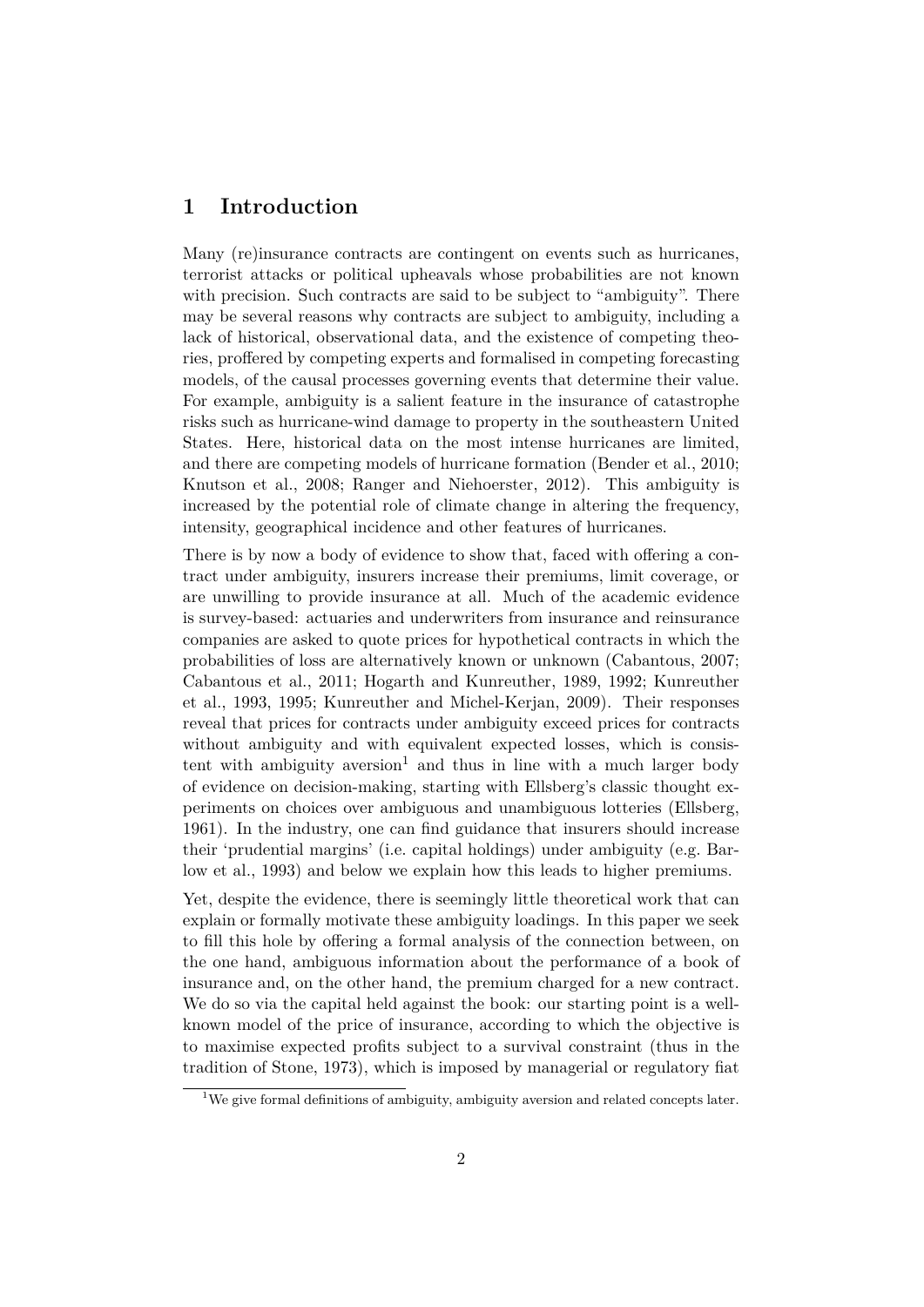out of concern for ensuring solvency or avoiding a downgrading of credit. An example of such a constraint, imposed by regulation, is the European Union's new Solvency II Directive (where it is called a Solvency Capital Requirement). Our twist is that the capital held is sensitive to the range of estimates of the probability of ruin and to the insurer's attitude towards ambiguity in this sense.

Based on recent contributions to the theory of decision-making under ambiguity, we characterise circumstances in which one book of insurance is "more ambiguous" than another, and establish general conditions under which more ambiguous books entail higher capital holdings under our capitalsetting rule. We then use the rule to derive pricing formulae for ambiguous contracts in a way that isolates the additional *ambiguity load*, distinct from the more familiar risk load. We examine the properties of the ambiguity load under different assumptions about the insurer's information: it is shown to depend on the ambiguity of the contract being priced, as well as the insurer's ambiguity aversion. It also depends on the relationship between the ambiguity of the new contract and the ambiguity of the pre-existing book, while under some circumstances it can interact with the coventional risk load. We hope that these pricing formulae, or further extensions and refinements of them, may prove practically useful in the industry: one of the consequences of the lack of existing theory is that the practice of loading contract prices under ambiguity does not appear to have been codified and may often use back-of-the-envelope calculations and heuristics (Hogarth and Kunreuther, 1992).

Our paper is a complement to recent work on how ambiguity, and ambiguity aversion, on the part of would-be policyholders affects the characteristics of optimal insurance contracts (Alary et al., 2013; Gollier, 2014). In this work, the insurer is taken to be ambiguity-neutral, whereas our insurer is ambiguity-averse. Our paper is also related to recent work on ambiguity aversion and robust control that has taken a similar approach, but applied it to different problems. Notable examples include Garlappi et al. (2007) on portfolio selection, and Zhu (2011) on catastrophe-risk securities. Finally, our paper offers an alternative approach to previous work in the literature on insurance that has also considered ambiguity under the auspices of 'model uncertainty' (e.g. Cairns, 2000). This work also features ambiguity-neutral insurers, because it is assumed that they reduce compound lotteries à la probabilistic sophistication (Machina and Schmeidler, 1992; Epstein, 1999).

The rest of the paper is organised as follows. Section 2 presents the decision problem formally. Section 3 considers the relationship between how ambiguous a book of insurance is and how much capital the insurer must hold, drawing on elements of Jewitt and Mukerji's (2012) characterisation of the "more ambiguous" relation. Section 4 then derives explicit pricing formulae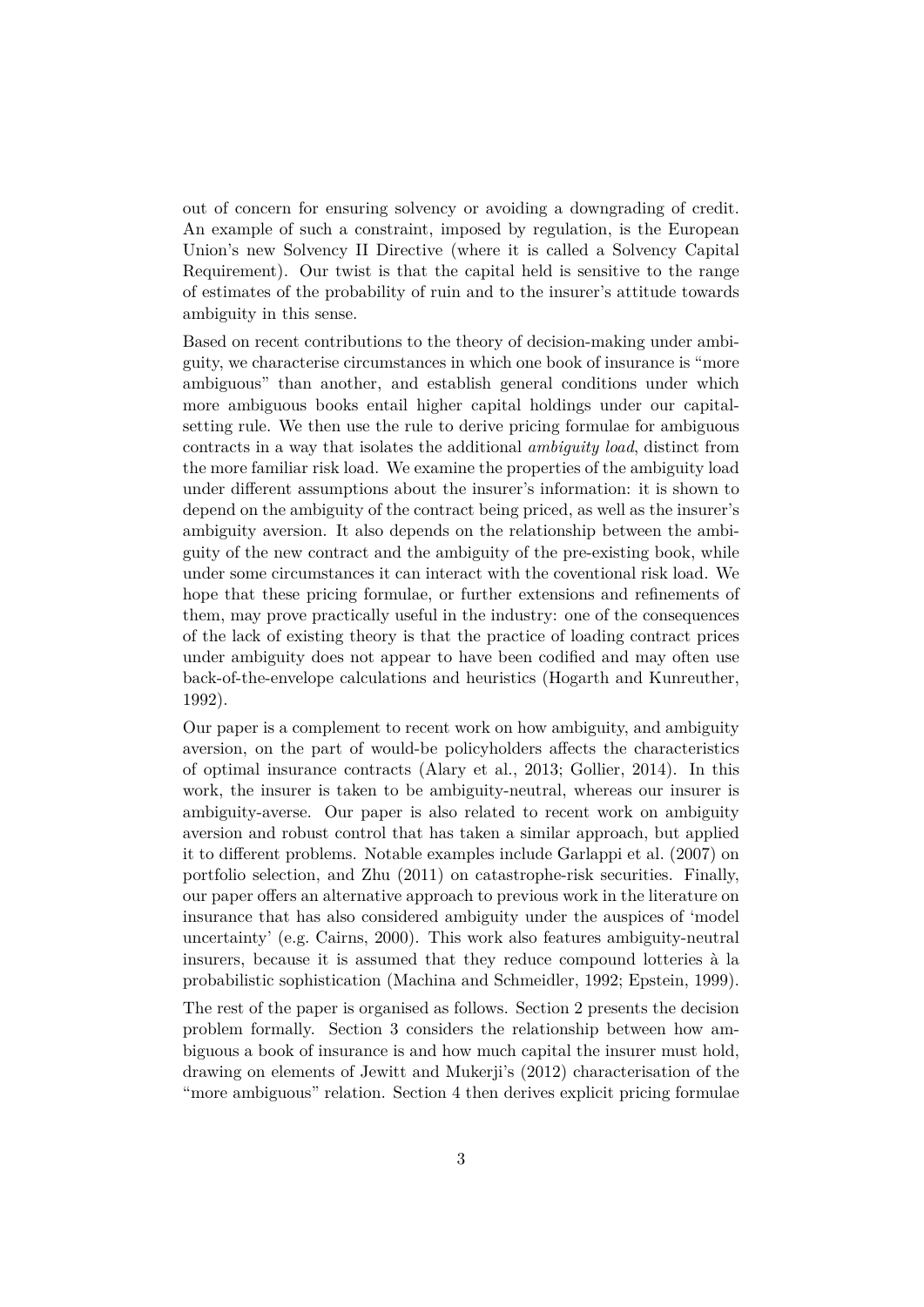for insurance contracts under ambiguity. Finally, Section 5 concludes with a discussion of the descriptive and normative appeal of our capital-setting rule, and some interpretation of our results.

## **2 The insurer's decision problem**

We take the point of view of an insurer who faces uncertainty over the performance of its book and wishes to maximise expected profits subject to a survival constraint. The classic treatment of this problem characterises the insurer's uncertainty using a single probability measure over the space of events determining the book's return (e.g. Kreps, 1990). Under this account the insurer may control the likelihood of insolvency/ruin by choosing a capital holding, since the likelihood of ruin is then simply the probability that the book's losses are not covered by the capital.

As we explained in the Introduction, there are, however, important cases where the insurer's information does not take the form of a single probability measure over a space of relevant scenarios. In such cases, it may entertain a multiplicity of possible measures over the space of payoff-relevant events and not be certain which of them "correctly" quantifies the uncertainty it faces. Such an insurer is said to face *ambiguity*.

We model this kind of insurer's information as follows. There is a metric space, *S*, known as the *state space*, that consists of all of the possible states of the world that are relevant to the performance of an insurance book, with the Borel  $\sigma$ -algebra on *S* denoted *B*. A *book* is then a *B*-measurable mapping from *S* to R. We denote the full set of books by  $\mathcal F$  and, where  $f \in \mathcal{F}$ , interpret  $f(s) = x$  as the statement that if *s* turns out to be the true state of the world, book *f* will return the monetary quantity *x*. A book is thus identical to a "Savage act" (in the sense of Savage, 1954) and, in terms of the insurer's capital setting and pricing, both the pre-existing insurance portfolio and the new contract to be potentially added to this portfolio may be regarded as books.

In the classic account of this problem, the insurer is assumed to possess a single probability measure on  $\beta$ , representing its information about payoffrelevant events. We, however, wish to allow for cases where the insurer faces ambiguity and therefore endow it with a *set* of measures on B, Π, encompassing all probability measures it believes might characterise its uncertainty correctly. We refer to Π as the set of *models*, and require Π to be compact and convex. Where the insurer's book depends, for example, on weather events, Π may consist of a set of seasonal forecasts, one of which is assumed to be correct insofar as it accurately measures the likelihood of any member of B. Where  $\mathcal{B}_{\Pi}$  is a Borel  $\sigma$ -algebra on  $\Pi$ , let  $\nu$  be the probability measure on  $\mathcal{B}_{\Pi}$  to represent the insurer's beliefs about which of the models in  $\Pi$  is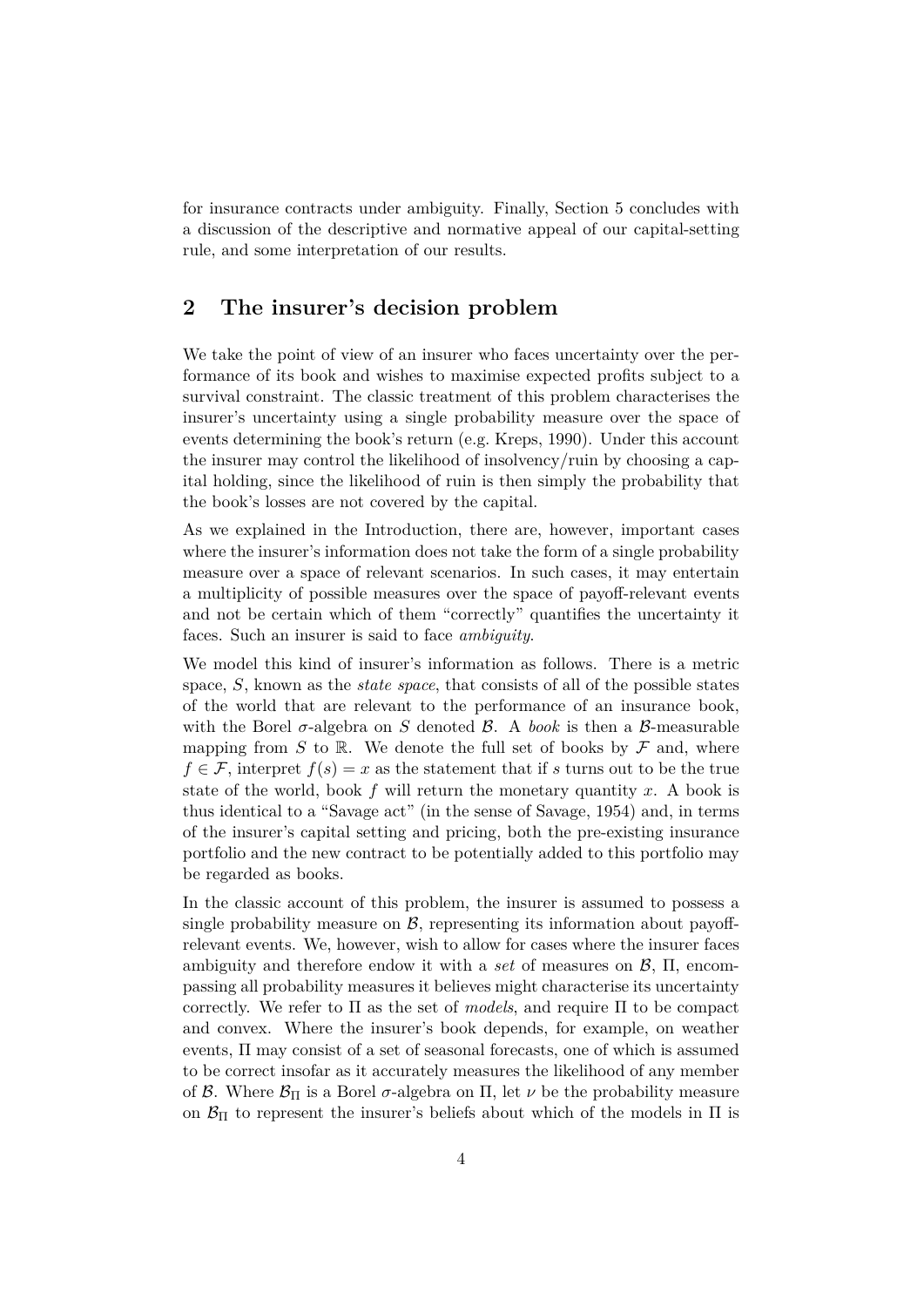correct. We require  $supp(\nu) = \Pi$ .

Using  $\mathcal{B}_{\mathbb{R}}$  for the Borel  $\sigma$ -algebra on  $\mathbb{R}$ , for any  $f \in \mathcal{F}$  we can define the probability measure  $P_f$  on  $\mathcal{B}_{\mathbb{R}}$  as follows:

$$
P_f(E) = \int_{\Pi} \pi \left( f^{-1}(E) \right) d\nu
$$

for any  $E \in \mathcal{B}_{\mathbb{R}}$ . In words, given the insurer's beliefs about  $\Pi$ ,  $P_f(E)$  gives the probability the insurer places on its book paying out some amount in *E*. Throughout this paper, we adopt the convention of using  $P_f(y)$  for  $P_f(\{x : x < y\})$ : the probability, given beliefs *ν* over the measures Π, that *f* pays out less than *y*.

Let us take as our starting point a familiar model of insurance pricing based on maximising expected profit subject to a survival constraint, in the tradition of Stone  $(1973).<sup>2</sup>$  In this model, there is an insurer who, given any book  $f \in \mathcal{F}$ , sets its capital holding,  $Z_f$ , as follows:

$$
Z_f = \min\{x : P_f(-x) \le \theta\} \tag{1}
$$

That is,  $Z_f$  is the smallest holding such that the probability of losses exceeding it is no more than some benchmark level  $\theta$  (we take it for granted here and throughout the paper that (1) well defines  $Z_f$ ). Given how we define  $P_f(.)$ , one can alternatively think of *x* as the Value at Risk of book *f* with respect to the "confidence level"  $1 - \theta$ . The requirement that the insurer holds  $Z_f$  may be interpreted as a managerial or regulatory constraint with the magnitude of  $\theta$  representing the conservatism of the regime responsible for it. The insurer thus focuses on the single probability – as measured by  $P_f$  – of its book paying out less than its capital holding.

We extend this framework to allow the capital holding to depend on both the range of models Π and the insurer's attitude to ambiguity about the risk of ruin. Specifically, our insurer sets  $Z_f$  according to

$$
Z_f = \min\left\{x : \hat{\alpha} \cdot \left[\max_{\pi \in \Pi} P_f^{\pi}(-x)\right] + (1 - \hat{\alpha}) \cdot \left[\min_{\pi \in \Pi} P_f^{\pi}(-x)\right] \le \theta\right\} \tag{2}
$$

where  $\hat{\alpha} \in [0, 1]$ , and the measure  $P_f^{\pi}$  on  $\mathcal{B}_{\mathbb{R}}$  is defined as  $P_f^{\pi}(E) = \pi(f^{-1}(E)).$ In contrast to  $(1)$ ,  $(2)$  requires the insurer to consider the dispersion in  $\Pi$ .<sup>3</sup>

<sup>&</sup>lt;sup>2</sup>Ignoring, however, his stability constraint on the volatility of the ratio of losses to expenses.

<sup>&</sup>lt;sup>3</sup>Notice that (2) does not require a probability measure  $\nu$  on  $\mathcal{B}_{\Pi}$ , rather it suffices to know the models that yield respectively the maximum and minimum probability of the book paying out less than the insurer's capital holding. However, to say in Section 3 that one book is more or less ambiguous than another, we do require such a probability measure. We also require it to explicitly identify the ambiguity load in the premium price, which is the purpose of Section 4.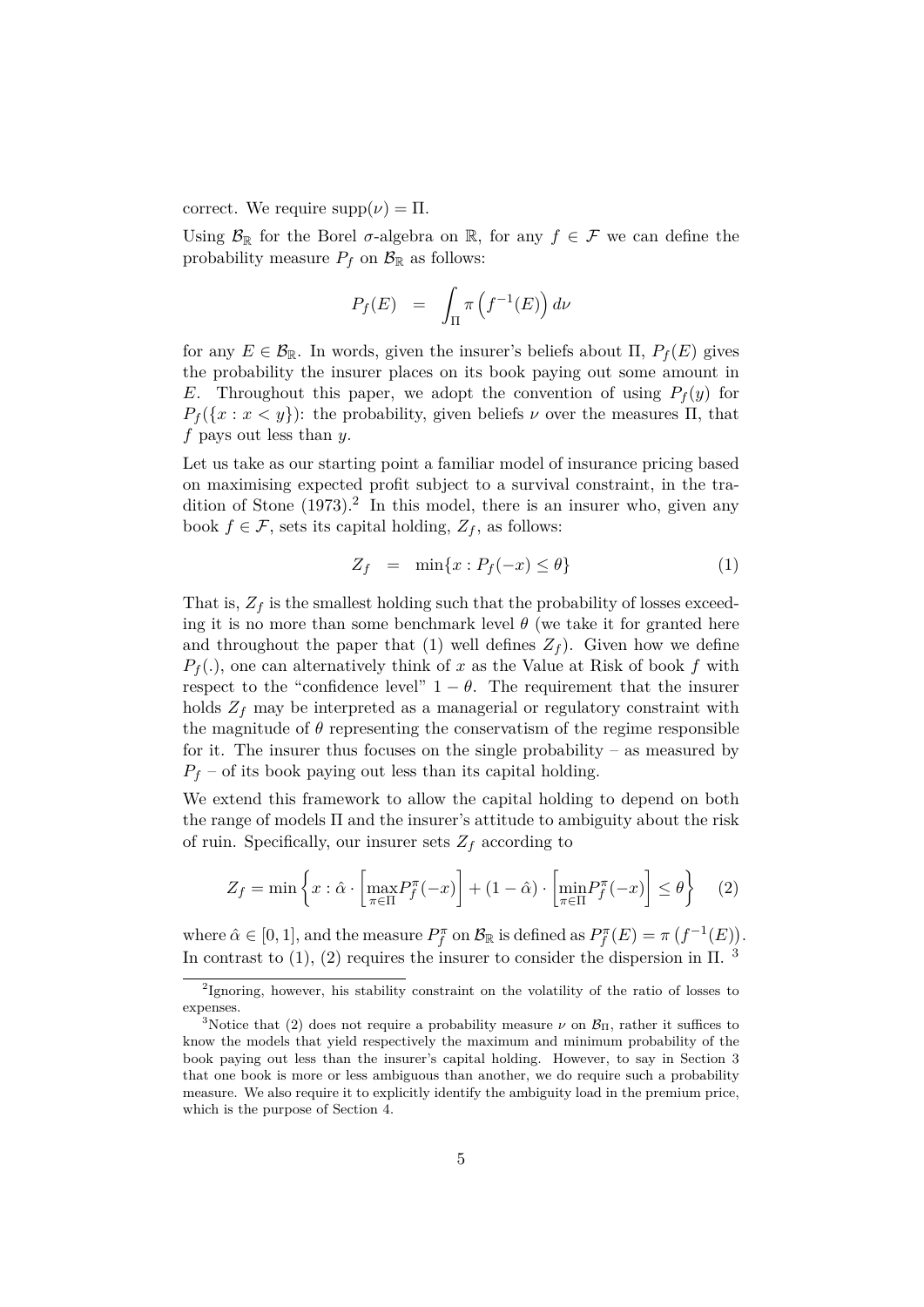The weight factor  $\hat{\alpha}$  plays a role akin to the ambiguity attitude parameter *α* in the well known *α*-maxmin expected utility (*α*-MEU) representation of choice under ambiguity of Ghirardato et al. (2004). In particular, we show in the next section that a more ambiguous book, which can be defined in terms of the preferences under ambiguity of an *α*-MEU decision-maker *inter alia*, incurs a higher capital holding  $Z_f$  if and only if the weight factor  $\hat{\alpha} \geq 0.5$ . Therefore  $\hat{\alpha}$  indexes the insurer's aversion to ambiguity about the risk of ruin. Notice that if  $\hat{\alpha} = 1$  then (2) simplifies to  $Z_f = \min\{x : f(x) = 1\}$  $\max_{\pi \in \Pi} P_f^{\pi}(-x) \leq \theta$ , which encodes a concern for robustness in a way analogous to the decision rule in Hansen and Sargent (2008), which itself has been shown to be equivalent to Gilboa and Schmeidler's (1989) axiomatically founded "maxmin" expected utility representation (Hansen and Sargent, 2001).

The capital holding affects the premium charged on a new contract, added to the existing portfolio, in the following way. An insurer endowed with book *f* who agrees to an additional contract *c*, itself a book, ends up with book  $f'$ *f* + *c*. We define the addition operation over *F* pointwise – that is, for *f*, *c* ∈  $\mathcal{F}, f + c = f'$  where  $f'(s) = f(s) + c(s)$  for all  $s$  – and note that  $\mathcal F$  is closed under addition – i.e. if  $f, c \in \mathcal{F}, f + c \in \mathcal{F}$ . As a result of signing *c*, it needs to increase its capital holding by  $Z_{f'} - Z_f$ , and if *c* is competitively priced, then the underwriter's expected profit from the contract cannot exceed the opportunity cost of this incremental capital holding. Thus, using *y* for the opportunity cost of capital, if *c* is competitively priced it must be that:

$$
\mu_c = y \left( Z_{f'} - Z_f \right) \tag{3}
$$

The expected return on  $c, \mu_c$ , is equal to the price the insurer charges the counterparty to  $c, p_c$ , less the expected loss on  $c$  (including administrative costs),  $L_c$ , and we say an insurer is *competitive*<sup>4</sup> whenever it always sets  $p_c$ such that  $\mu_c$  satisfies (3):

$$
p_c = L_c + y \left( Z_{f'} - Z_f \right) \tag{4}
$$

The purpose of Section 4 is to expand the pricing formula (4) so that the *ambiguity load* – the uplift on the premium due to ambiguity about the new contract and the existing book – can be isolated under various distributional assumptions.

## **3 Ambiguity and the capital holding**

Jewitt and Mukerji (2012) provide various choice-based accounts of what it is

<sup>4</sup>Note this our approach does not require the assumption of perfect competition. *y* may be interpreted as a managerial target rate of return rather than opportunity cost, in which case it could be consistent with a monopolistic or oligopolistic insurance industry.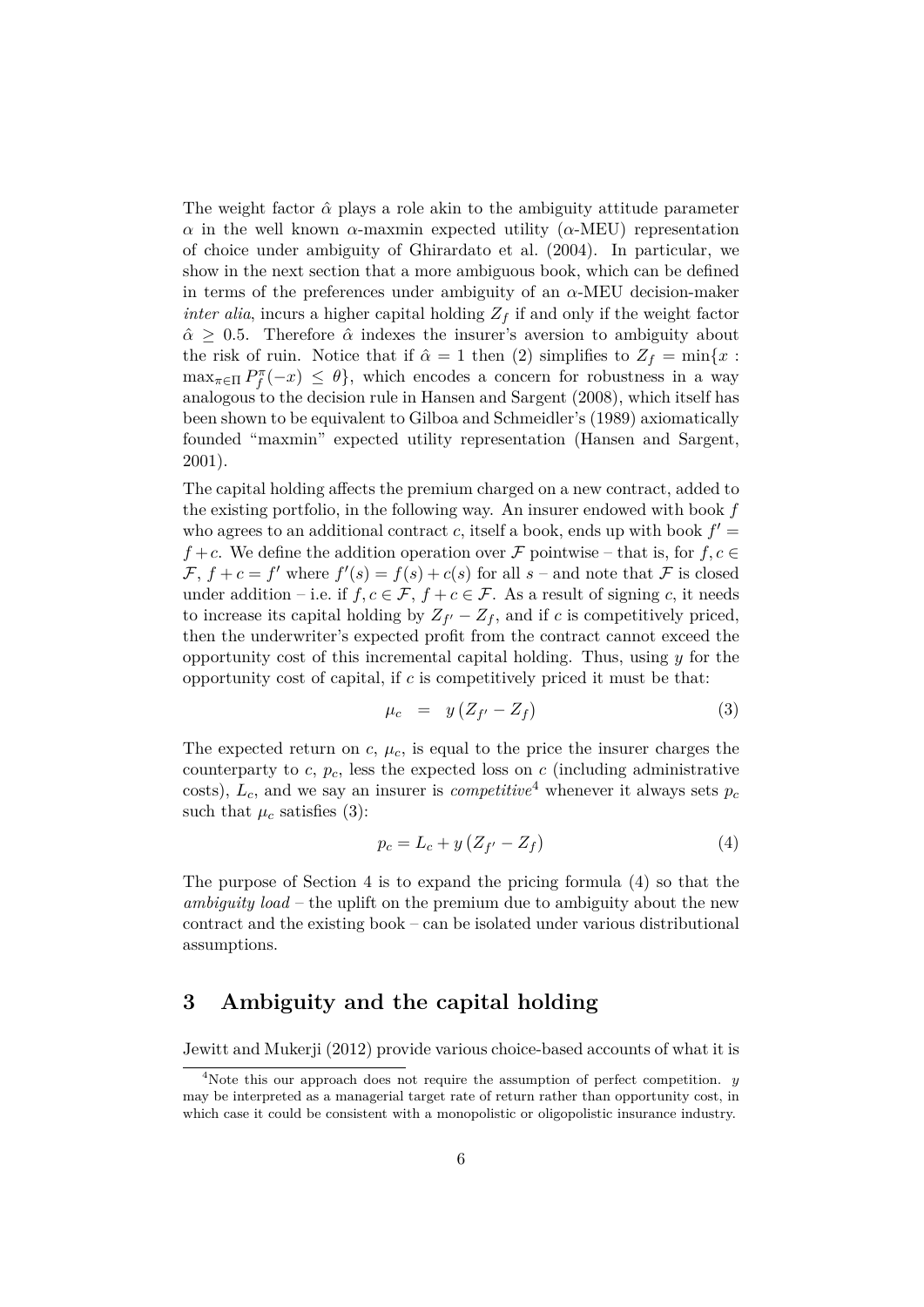for one act – book of insurance in our context – to be "more ambiguous" than another. We focus on one of these accounts, according to which book *f* is more ambiguous than *q* whenever any ambiguity-neutral agent is indifferent between the two books, any ambiguity-averse agent prefers *g* to *f*, and any ambiguity-seeking agent prefers *f* to *g*. Note that under this definition what it takes for f to be more ambiguous than g depends on what it means for an agent to be ambiguity-averse, -seeking, or -neutral, in keeping with revealed-preference traditions.

To characterise ambiguity attitude we primarily use Ghirardato, Maccheroni and Marinacci's (2004, GMM) axiomatically based *α*-MEU representation of choice under ambiguity, according to which preferences, given by the relation  $\succeq$  over F, are such that, for any bounded  $f, g \in \mathcal{F}$ :

$$
f \succeq g \iff \alpha \cdot \min_{\pi \in \Pi} \int_{S} u(f(s)) d\pi + (1 - \alpha) \cdot \max_{\pi \in \Pi} \int_{S} u(f(s)) d\pi \ge
$$
  

$$
\alpha \cdot \min_{\pi \in \Pi} \int_{S} u(g(s)) d\pi + (1 - \alpha) \cdot \max_{\pi \in \Pi} \int_{S} u(g(s)) d\pi \qquad (5)
$$

where  $\alpha \in [0, 1]$  is an index of ambiguity attitude, *u* is a continuous, nondecreasing function representing risk attitude in the usual way, and Π, which is compact and convex, represents the beliefs revealed by  $\succeq$ . Where  $\succeq_A$  and  $\succeq_B$  belong to the class of *α*-MEU preferences with common beliefs  $\Pi$ ,  $\succeq_A$ is more (less) ambiguity averse than  $\succeq_B$  if and only if  $\alpha_A \geq (\leq) \alpha_B$ , and  $u_A$  and  $u_B$  are equal up to an affine transformation (GMM, Prop. 12). Furthermore if Π is "centrally symmetric", in that there exists a probability measure  $\pi^*$  – known as the 'centre' of  $\Pi$  – such that  $\pi \in \Pi$  if and only if  $\pi^* - (\pi - \pi^*) \in \Pi$  (Jewitt and Mukerji, 2012), then the preference  $\succeq$  is ambiguity neutral if and only if  $\alpha = 0.5$ . It follows that, for this centrally symmetric  $\Pi$ ,  $\succeq$  is ambiguity averse (seeking) if and only if  $\alpha >$  (<)0.5. In the extreme case where  $\alpha = 1$ , the preference is equivalent to maxmin expected utility in Gilboa and Schmeidler (1989).

*α*-MEU is not the only way to characterise choice in a manner that distinguishes the decision-maker's beliefs and preferences towards ambiguity. An alternative is Klibanoff, Marinacci and Mukerji's (2005, KMM) "smooth" representation of choice under ambiguity, and indeed Jewitt and Mukerji (2012) apply their definitions of more ambiguous to both the GMM and KMM representations. We will focus on the *α*-MEU representation here, since it is very similar in structure to our capital-setting rule (2), which in turn allows for the derivation of particularly tractable expressions for the price of contracts affected by ambiguity, developed in Section 4.

Note that (5) does not constrain the preferences of agents over unbounded books. This means that if we were to define "more ambiguous" in terms of the choices of all ambiguity-averse, -neutral, and -seeking agents with preferences consistent with GMM's representation, we would never be able to describe one unbounded book as being more or less ambiguous than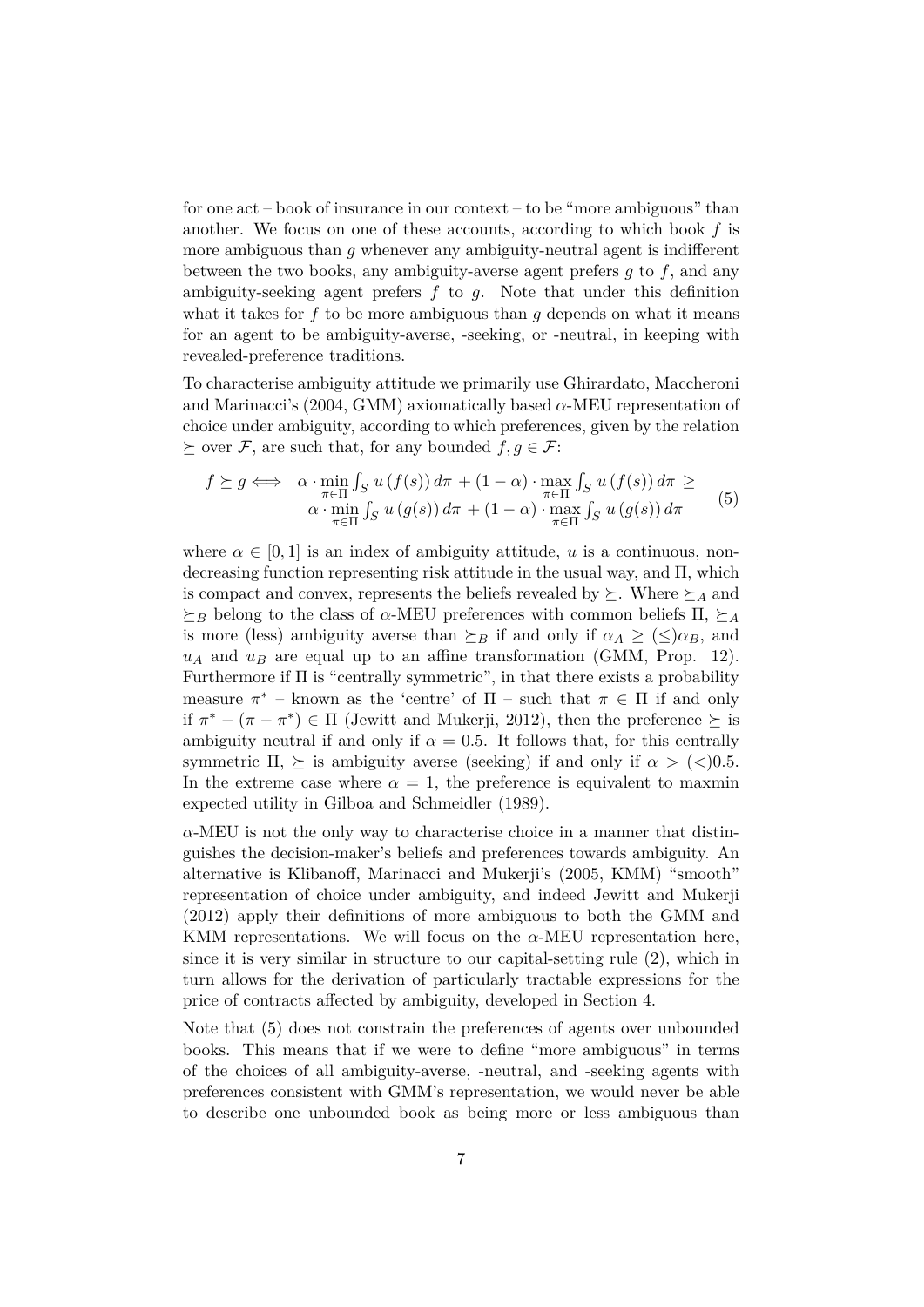another. And as we wish to do just this, we characterise "more ambiguous" relative to a narrower class of preferences than those consistent with GMM's representation. We thus define  $\mathcal{P}_{\Pi}$  as the set of all preferences over F that are consistent with GMM's representation, that rank any  $f, g \in \mathcal{F}$ according to (5) provided all the expectations in (5) are defined, and that share beliefs given by Π. The ambiguity attitude of any  $\succeq \in \mathcal{P}_{\Pi}$  is determined by  $\alpha$  just as in GMM's representation. We say  $\succeq \in \mathcal{P}_{\Pi}$  is  $f$ *constrained* if and only if, given the function  $u$  and weight  $\alpha$  associated with  $\geq$ ,  $\alpha \cdot \min_{\pi \in \Pi} \int_S u(f(s)) d\pi + (1 - \alpha) \cdot \max_{\pi \in \Pi} \int_S u(f(s)) d\pi$  is defined.

Let us now define what it means for one book to be "more ambiguous" than another. We denote the symmetric component of  $\succeq$  using  $\sim$  as usual.

**Definition 1.** For any  $f, g \in \mathcal{F}$ , *f* is  $\mathcal{P}_{\Pi}$ -more ambiguous than *g* iff:

[i.] For all *f*- and *g*-constrained, ambiguity-neutral  $\succeq \epsilon \mathcal{P}_π$ ,  $f \sim q$ ;

[ii.] For any *f*- and *g*-constrained  $\succeq_A, \succeq_B \in \mathcal{P}_{\Pi}$ , where  $\succeq_A$  is ambiguity neutral: if  $\succeq_B$  is more ambiguity averse than  $\succeq_A$ ,  $g \succeq_B f$ ; and if  $\succeq_A$  is more ambiguity averse than  $\succeq_B$ ,  $f \succeq_B g$ .

Where the particular configuration of beliefs is unimportant or obvious from the context, we will omit the qualification " $\mathcal{P}_{\Pi}$ -" and simply say f is "more ambiguous" than *g*. We describe book *f* as *unambiguous* if, for all  $g \in \mathcal{F}$ , either  $g$  is more ambiguous than  $f$ , or  $f$  is not more ambiguous than  $g$ .  $f$ can only be unambiguous if  $P_f^{\pi} = P_f^{\pi'}$  $f_f^{\pi'}$  for all  $\pi, \pi' \in \Pi$ . An ambiguous book is then any book that is not unambiguous.

To state our first results we require some further terminology. First, a Markov kernel from  $(\Pi, \mathcal{B}_{\Pi})$  to itself is any map  $(\pi, E) \mapsto K_{\pi}(E)$  such that  $K_{\pi}$  is a probability measure on  $\mathcal{B}_{\Pi}$ . For any pair of books *f* and *g*, we say *K*  $\pi$ -*garbles f* into *g* whenever, for all  $E \in \mathcal{B}_{\mathbb{R}}$ , the following condition holds for all  $\pi' \in \Pi$ :

$$
P_g^{\pi'}(E) = \int_{\Pi} P_f^{\pi}(E) dK_{\pi'} \tag{6}
$$

The existence of a  $\pi$ -garbling from  $f$  to  $q$  implies that the likelihood that  $q$ pays out in  $E$  conditional on any  $\pi'$  is a weighted average of the likelihood that *f* pays *E* across all  $\pi \in \Pi$ . In this sense, *f*'s payoff depends more sensitively on the realisation of the true probability model than *g*'s does.

Let  $\Pi$  be compact, convex and centrally symmetric with centre  $\pi^*$ . Then Jewitt and Mukerji characterise a Markov kernel *K* from  $(\Pi, \mathcal{B}_{\Pi})$  to itself as *centre-preserving* if and only if, for all  $E \in \mathcal{B}_{\mathbb{R}}$ ,

$$
P_f^{\pi^*}(E) = \int_{\Pi} P_f^{\pi}(E) dK_{\pi^*}
$$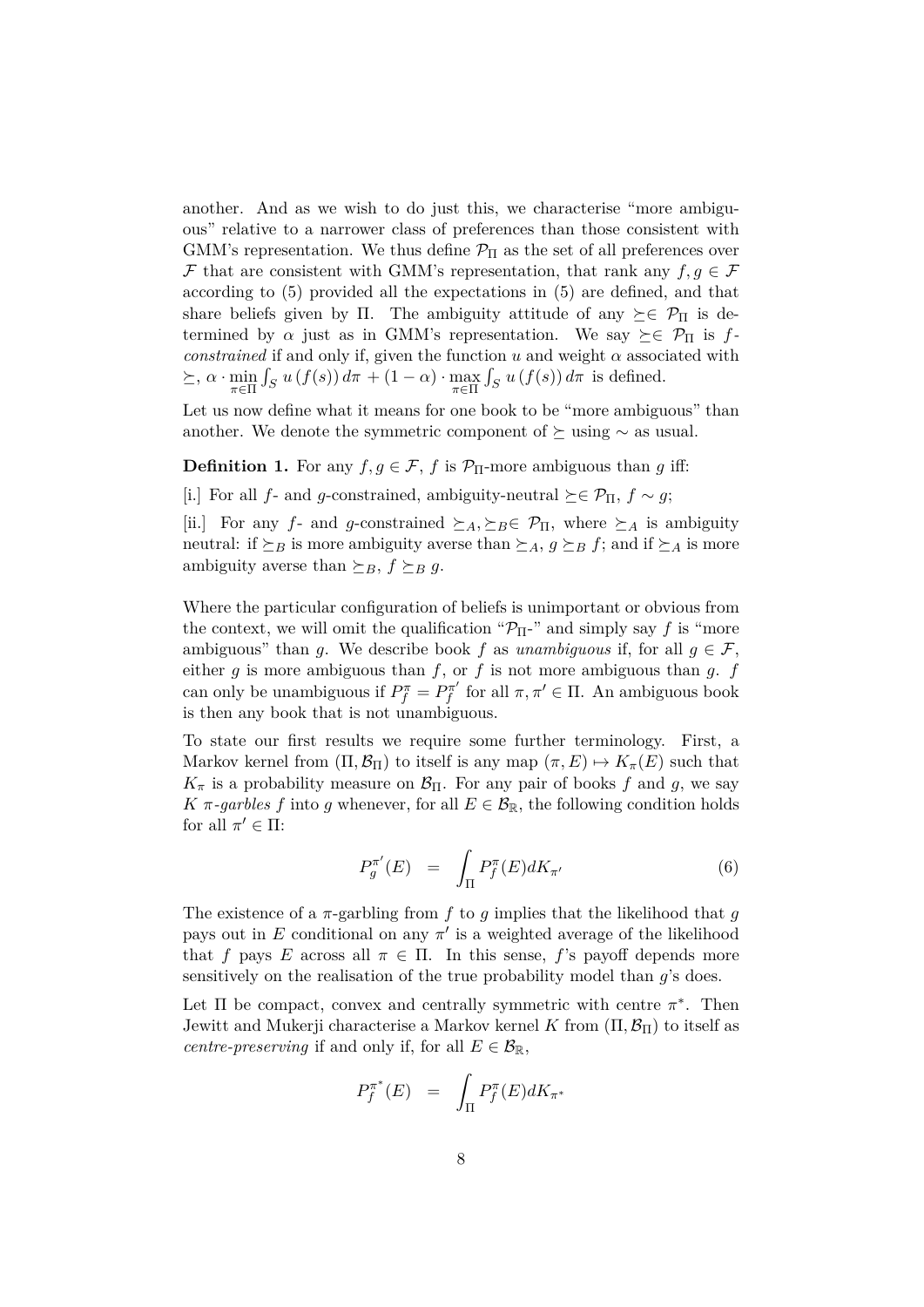Whenever there is a centre-preserving  $\pi$ -garbling from *f* into *g*,  $P_f^{\pi^*}$  $P_f^{\pi^*}(E) =$  $P_g^{\pi^*}(E)$  for all  $E \in \mathcal{B}_{\mathbb{R}}$ . Thus a centre-preserving  $\pi$ -garbling is analogous to a mean-preserving spread familiar from the analysis of risk: just as a meanpreserving spread preserves the expected payoff of a prospect, but makes this payoff more sensitive to the true state of the world, a centre-preserving *π*-garbling preserves a book's payoff-distribution at the centre,  $\pi = \pi^*$ , but makes the payoff-distribution more strongly dependent on the true model in Π.

Given this, the first result we report from Jewitt and Mukerji should not come as a surprise.

**Proposition 1.** *[Jewitt-Mukerji 1] For any*  $f, g \in \mathcal{F}$ , *if there is a centrepreserving π-garbling from f to g then f is more ambiguous than g.*

It thus follows that if there is a centre-preserving *π*-garbling from *f* into *g*, then any ambiguity-averse agent whose preferences belong to  $\mathcal{P}_{\Pi}$  would prefer *f* to *g*. The next step is to show that, given the sufficient condition set out in Proposition 1, a more ambiguous book *f* incurs a higher (lower) capital holding than its counterpart *g* if and only if  $\hat{\alpha} \geq (\leq)0.5$ .

**Proposition 2.** *Suppose*  $Z_f$  *and*  $Z_g$  *are well defined by* (2)*. Then if there is a centre-preserving*  $\pi$ -garbling from f to g,  $Z_f \geq (\leq)Z_q$  if and only if  $\hat{\alpha} \geq (\leq)0.5$ *.* 

*Proof*: See Appendix.

Proposition 2 shows that our capital-setting rule encodes ambiguity attitude through the parameter  $\hat{\alpha}$  in a parallel manner to the parameter  $\alpha$  in the GMM representation. It implies that, all else being equal, an ambiguityaverse insurer, represented by  $\hat{\alpha} > 0.5$ , will hold a larger amount of capital against the risk of ruin of a more ambiguous book, where the definition of "more ambiguous" comes from Proposition 1. By contrast, an ambiguityneutral insurer with  $\hat{\alpha} = 0.5$  will hold neither more nor less capital, while an ambiguity-seeking insurer  $(\hat{\alpha} < 0.5)$  will hold less capital.

In turn, we can use this result to consider how ambiguity attitude affects the premium charged for a specific contract:

**Corollary 1.** Let  $f + c = f'$  and  $f + c' = f''$ , and suppose there is a centre*preserving*  $\pi$ -garbling from f' to f". Then on the assumption that  $L_c = L_{c}$ and  $y > 0$ ,  $p_c > p_{c'}$  for any insurer setting its capital holding according to (2), with  $\hat{\alpha} > 0.5$ , and its premium price according to (4).

The Corollary considers the case where the addition of a new contract *c* to the existing book  $f$  results in a more ambiguous book  $f'$ , compared with the addition of an alternative new contract  $c'$ , which results in book  $f''$ .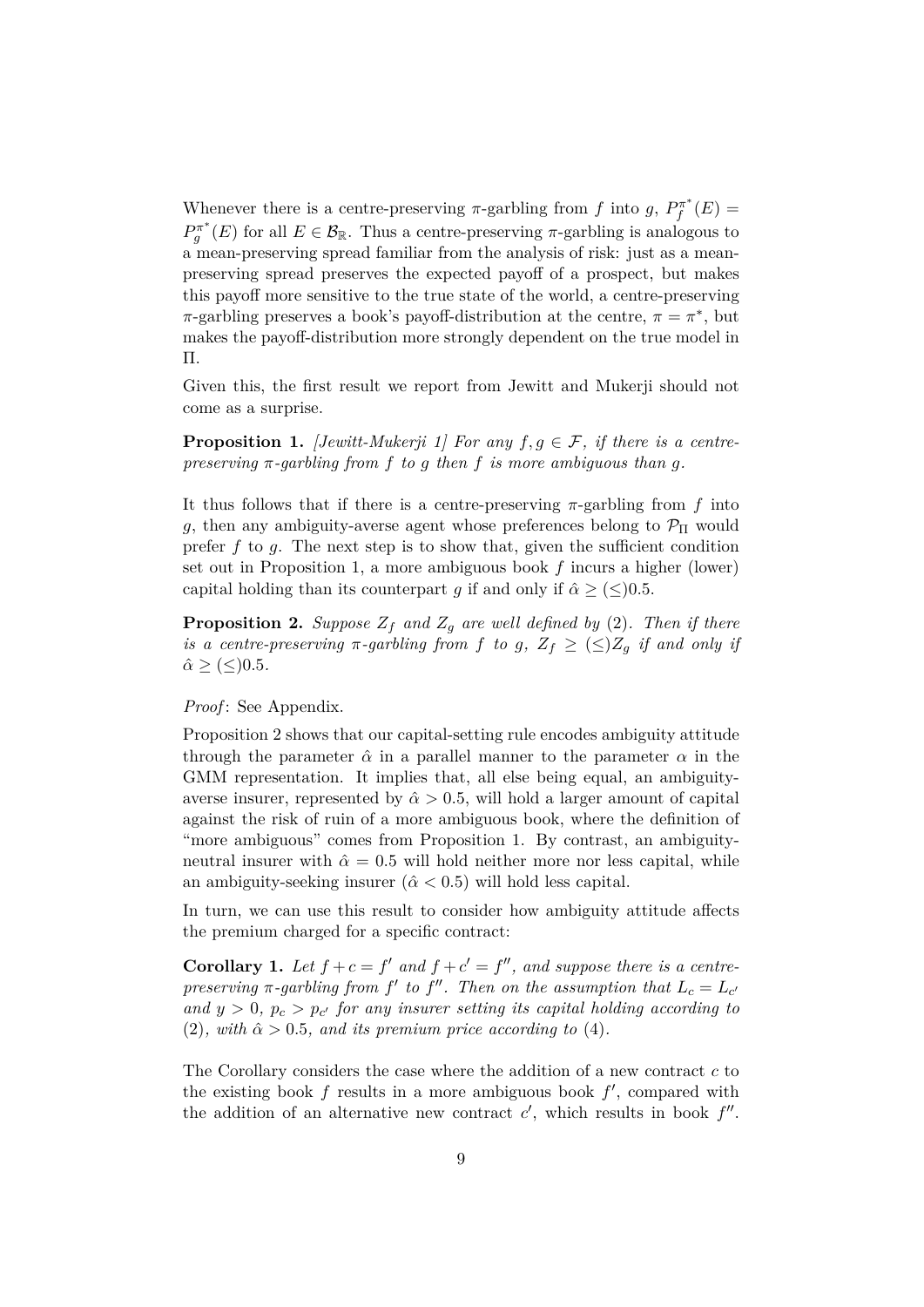The most straightforward reason for this would be that *c* is in itself more ambiguous than  $c'$ , although the difference between the ambiguity of the resulting books  $f'$  and  $f''$  could also stem from ambiguity about how the payoffs from the new contracts co-vary with the existing book. The assumption that  $L_c = L_{c'}$  amounts to a condition that the administrative costs of  $c$  and  $c'$  be the same (since both  $c$  and  $c'$  have the same expected loss), while  $y > 0$  will surely hold. The Corollary thus tells us that, when setting premiums for any pair of new contracts, an ambiguity-averse insurer will charge a higher premium for the contract that results in a more ambiguous insurance portfolio, all else being equal.

In Section 4 we explore circumstances in which book  $f'$  is more ambiguous than *f* under various distributional assumptions.

#### **3.1 U-Comonotonicity**

Proposition 1 applies to any pair of books under any set of beliefs, but it provides only a sufficient condition for one book to be more ambiguous than another. Thus, Proposition 2 does not establish that (2) encodes ambiguity aversion over *all* pairs of books. However, we can use a second result from Jewitt and Mukerji's analysis that provides sufficient and necessary conditions for book *f* to be more ambiguous than *g*, provided *f*, *g* and  $\Pi$  satisfy a certain condition – known as  $U$ -comonotonicity – in relation to each other:<sup>5</sup>

**Definition 2.**  $\Pi$  is U-comonotone for  $\mathcal{F}^* \subset \mathcal{F}$  iff  $\Pi$  can be placed in a linear order  $\leq_U$  such that for all non-decreasing bounded functions *u*:

$$
\pi \leq_U \pi' \iff \int_S u(f(s))d\pi \leq \int_S u(f(s))d\pi' \text{ for all } f \in \mathcal{F}^*
$$

In words,  $\Pi$  is U-comonotone over  $\mathcal{F}^*$  if all expected utility maximisers with bounded utility non-decreasing in money and a book belonging to  $\mathcal{F}^*$  would agree on a single ranking of which of any pair in Π represented "better news" about the true probability model. This might be the case, for example, where the set  $\mathcal{F}^*$  consisted of books that paid out a fixed sum in case of an extreme weather event:  $\Pi$  could then be ordered such that  $\pi \leq_U \pi'$  if and only if  $\pi'$  places a lower probability on the extreme weather event than  $\pi$ does. Indeed, this example indicates when it might be plausible to assume U-comonotonicity, namely when each of the set of acts under consideration is stochastically 'similar', in the sense that the realisation of a  $\pi \in \Pi$  has similar consequences for the likelihood of the acts in  $\mathcal{F}^*$  producing "good" or "adverse" consequences. Jewitt and Mukerji give the example of a pair of bets on the S&P equities index as being stochastically similar (events),

 $5$ Note this is a special case of a more general definition, which can be found in Jewitt and Mukerji (2012).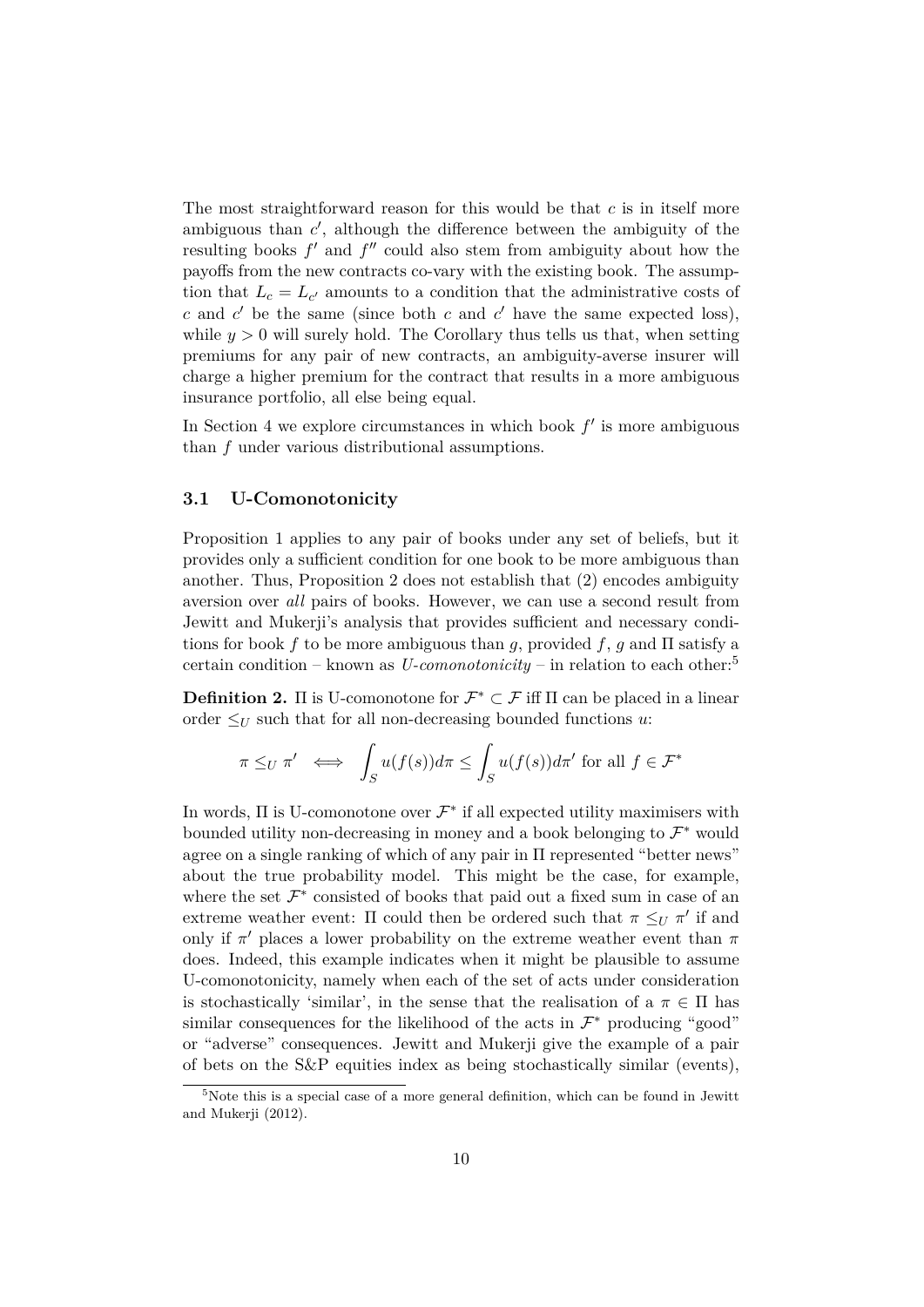in comparison with a pair of bets, where one is on the S&P and the other is on the outcome of a boxing match. The acts in this paper are books of insurance and may therefore be considered stochastically similar, especially since the principal interpretation of Π that we offer is of competing estimates of catastrophic risks, which should affect many books' pay-offs in a similar fashion.

To state Jewitt and Mukerji's characterisation of ambiguity aversion under U-comonotonicity, we require a definition of the comparative ambiguity of *events*  $E, E' \in \mathcal{B}_{\mathbb{R}}$ , in addition to the definition of the comparative ambiguity of acts given previously in Proposition 1. For any pair of payoffs *x* and *y*, *xEy* denotes the binary act that pays *x* if the realised state  $s \in E$  and *y* otherwise.

**Definition 3.** Given events  $E, E' \in \mathcal{B}_{\mathbb{R}}, E$  is a more ambiguous event than *E*<sup> $\prime$ </sup> if, for all ambiguity neutral  $\succeq_A \in \mathcal{P}$ ,

$$
xE'y \sim_A xEy
$$
 and  $x(\neg E')y \sim_A x(\neg E)y;$ 

for all  $\succeq_B \in \mathcal{P}$ , such that  $\succeq_B$  is more ambiguity averse than  $\succeq_A$ ,

 $xE'y \succeq_B xEy$  and  $x(\neg E')y \succeq_B x(\neg E)y$ ;

for all  $\succeq_B \in \mathcal{P}$ , such that  $\succeq_A$  is more ambiguity averse than  $\succeq_B$ ,

$$
xE'y \leq_B xEy
$$
 and  $x(\neg E')y \leq_B x(\neg E)y$ ,

where  $x > y$ .

In the specific context of  $\alpha$ -MEU preferences, *E* is a more ambiguous event than  $E'$  if and only if  $E'$  is a centre-preserving  $\pi$ -garbling of  $E$  for  $\Pi$  compact, convex and centrally symmetric, i.e. where acts *f* and *g* in (6) are unit bets on  $E$  and  $E'$  respectively.

The following Proposition characterises ambiguity aversion under Ucomonotonicity, by establishing that events constituting adverse payoffs under book *f* are more ambiguous events than the corresponding adverse payoffs under book *g*. 6

**Proposition 3.** *[Jewitt-Mukerji 2] Suppose* Π *is compact, convex and centrally symmetric with centre π*∗ *and is U-comonotone on* {*f, g*}*. Then the following three statements are equivalent:*

 ${}^{6}$ The result reported here is slightly different to that in Jewitt and Mukerji, who define U-comonotonicity in terms of all non-decreasing (bounded and unbounded) utility functions but consider only bounded books. Our statement of the result encompasses all books but defines U-comonotonicity in terms of bounded utility functions; the proof is nonetheless as in Jewitt and Mukerji with obvious modifications.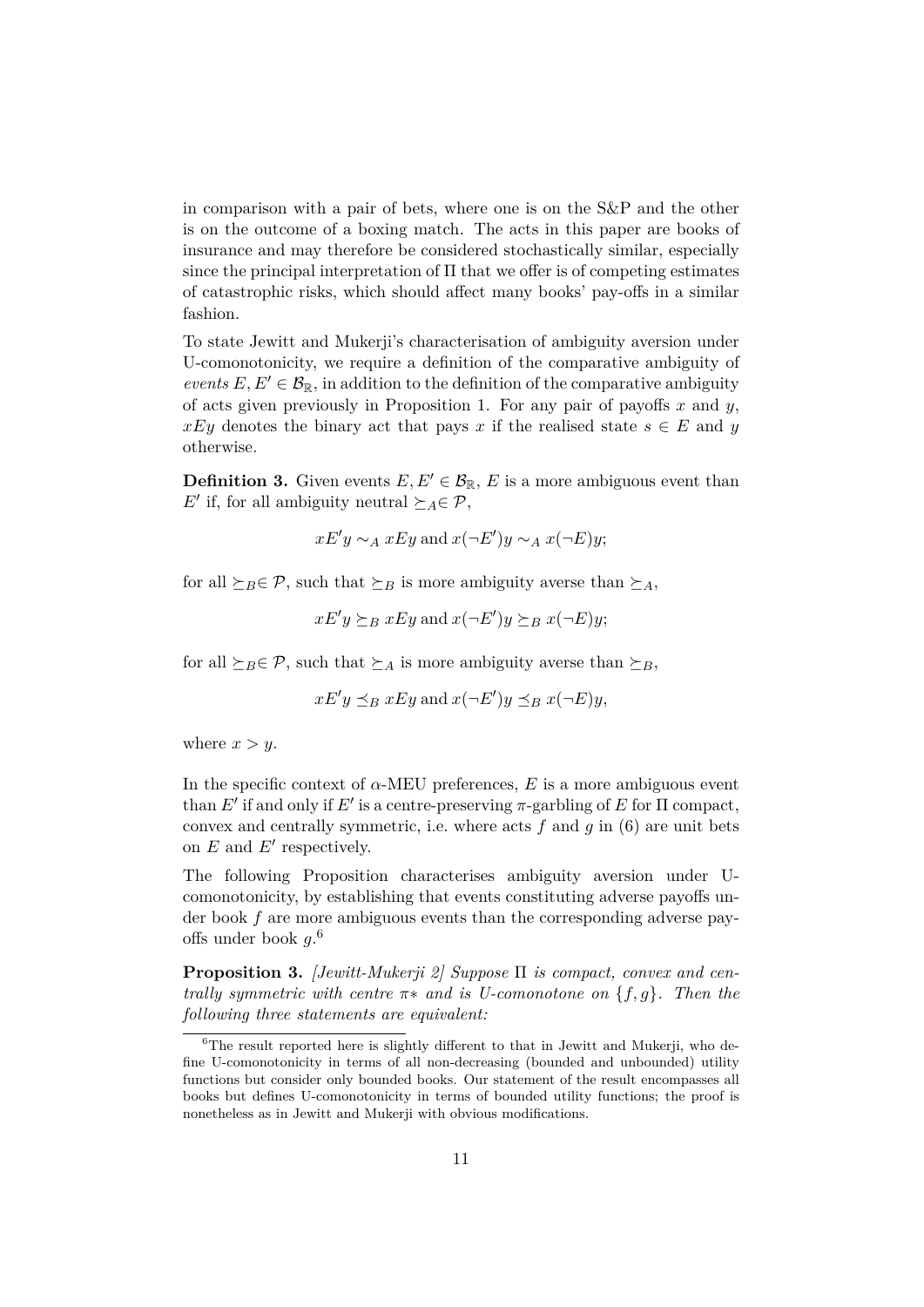$[1.]$  *f is*  $\mathcal{P}_{\Pi}$ -more ambiguous than *g*;

 $[2.]$  For each  $x, E_f^x \equiv \{s \in S : f(s) \leq x\}, E_g^x \equiv \{s \in S : g(s) \leq x\} \in \mathcal{B}_{\mathbb{R}},$  $E_f^x$  is a more ambiguous event than  $E_g^x$ ;

*[3.]* There is a centre-preserving  $\pi$ -garbling from f to g, for  $\pi$ ,  $\pi' \in \Pi$ ,  $\pi \leq U \pi'$ , the map  $(\alpha, h) \mapsto P_h^{\alpha \pi + (1-\alpha)\pi'}$  $\int_{h}^{a\pi + (1-a)\pi}$  *is supermodular on*  $[0,1] \times \{f,g\}.$ *Specifically for*  $0 \leq \alpha < \alpha' \leq 1$ ,

$$
P_g^{\alpha\pi+(1-\alpha)\pi'}-P_g^{\alpha'\pi+(1-\alpha')\pi'}\leq P_f^{\alpha\pi+(1-\alpha)\pi'}-P_f^{\alpha'\pi+(1-\alpha')\pi'}
$$

The intuition behind Proposition 3 is that if *f* is more ambiguous than *g*, its payoff distribution is more sensitive to the realisation of the true model in Π. This result allows us to obtain the equivalent of Proposition 2.

**Proposition 4.** *If* Π *is U-comonotone on* {*f, g*} *and f is more ambiguous than g then*  $Z_f \geq (\leq)Z_q$  *if and only if*  $\hat{\alpha} \geq (\leq)0.5$ *.* 

#### *Proof*: see Appendix.

Proposition 4 has the same implications for the capital holdings of insurers as Proposition 2, the difference being in the way in which any book of insurance is defined as being more ambiguous than another. An ambiguityaverse insurer with  $\hat{\alpha} > 0.5$  will hold a larger amount of capital against the risk of ruin of the more ambiguous book in the pair, all else being equal. In addition, Proposition 4 has the same implications for the premium price attached to a new contract that results in a more ambiguous insurance portfolio. It will be higher than the premium charged for a new contract that results in a less ambiguous insurance portfolio, defined according to Proposition 3, if and only if the insurer is ambiguity-averse with  $\hat{\alpha} > 0.5$ .

### **4 Contract pricing under ambiguity**

We now examine the impact of ambiguity on the price of an individual contract given a capital holding set according to (2) and competitive pricing of premiums according to (4). We derive several pricing formulae, which show explicitly how introducing ambiguity leads to a departure from a benchmark pricing formula in the absence of ambiguity, i.e. we explicitly identify an additional 'ambiguity load'. Our starting point is a model, influential in the actuarial literature and in the insurance industry, which utilises information about the mean and variance of losses on the new contract, as well as on the existing book (Kreps, 1990).

We examine four types of ambiguity, chosen on the basis of their analytical tractability and applicability to real insurance problems. The four cases differ on the distribution of model parameters assumed under the measure *ν*.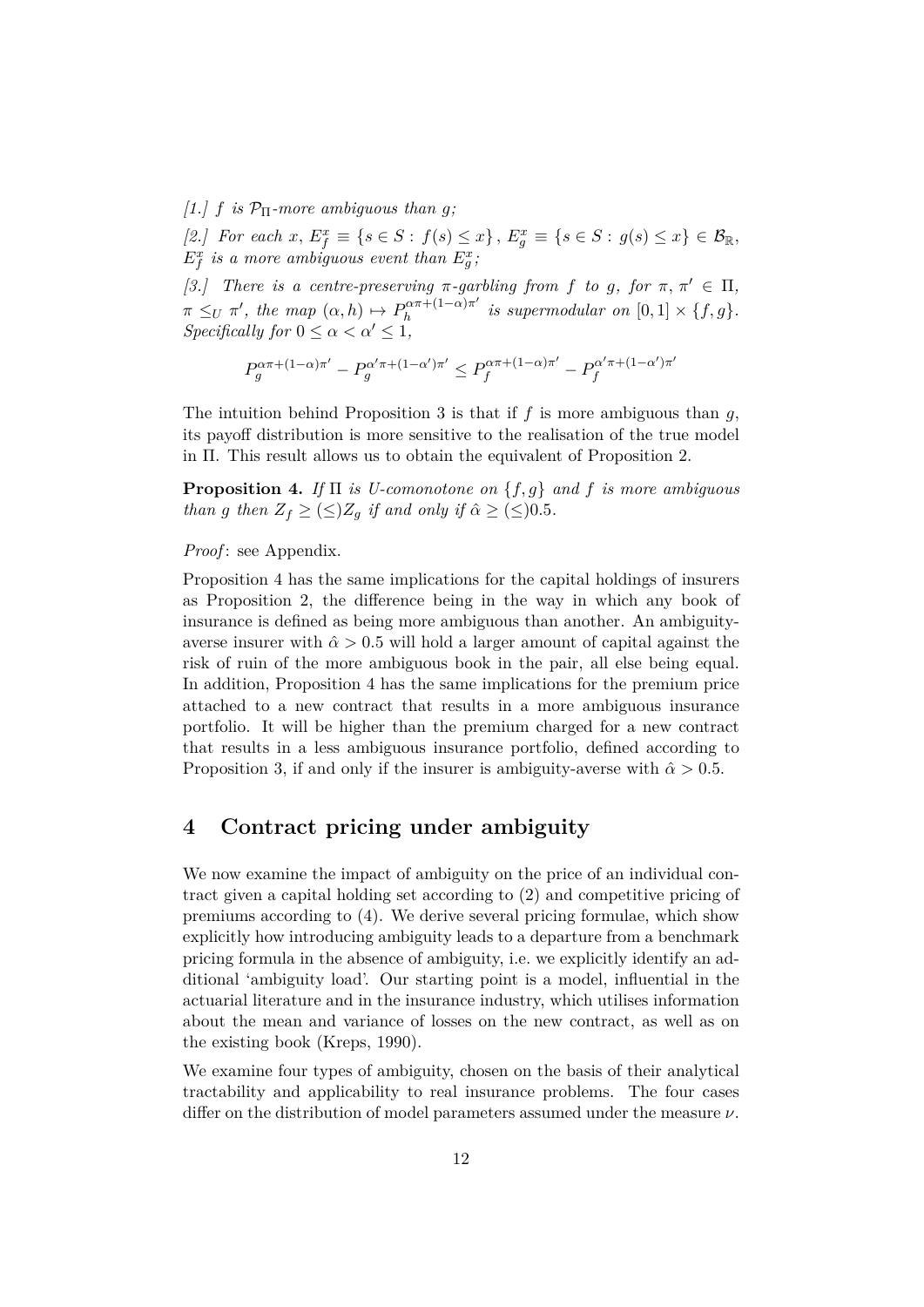We only consider contract pricing, thus we ignore deductibles, co-insurance and other design options that an insurer might use to manage ambiguity. These would be interesting avenues for future research (see Amarante et al., 2015).

#### **4.1 Benchmark: no ambiguity**

As a benchmark for what follows we review the case where the insurer's information is unambiguous. The set of books under consideration is  $\mathcal{F}_0 \subset$ F, where  $\mathcal{F}_0$  is defined relative to a given  $\Pi$  as follows:  $f \in \mathcal{F}_0$  iff the density of  $f(s)$  under  $P_f^{\pi}$  on  $\{S, \mathcal{B}\}\)$  for all  $\pi \in \Pi$  is parameterised by mean  $\mu_f$  and variance  $\sigma_f^2$ . We define the addition operation over  $\mathcal{F}_0$  pointwise – that is, for  $f, f' \in \mathcal{F}_0$ ,  $f + f' = f''$  where  $f''(s) = f(s) + f'(s)$  for all  $s$  – and note that  $\mathcal{F}_0$  is closed under addition – i.e. if  $f, f' \in \mathcal{F}_0, f + f' \in \mathcal{F}_0$ .

It is worth emphasising that even in this framework we assume that the insurer sets its capital holding according to rule  $(2)$  and we allow  $\Pi$  to be non-singleton – implying that, across the class of all books, the insurer may face some ambiguity. However, because we restrict our focus in the benchmark case to  $\mathcal{F}_0$ , the insurer faces no ambiguity and therefore its capital holding rule is equivalent to that in (1). We adopt this approach in order to make clearer the generalisations that follow to richer sets of books.

Where  $\Phi$  is a standardised cdf, given whatever assumption about functional form the insurer finds appropriate (e.g. normal, gamma, etc.), and  $-z =$  $\Phi^{-1}(\theta)$ , the insurer's capital holding for  $f \in \mathcal{F}_0$  is determined by:

$$
Z_f = z\sigma_f - \mu_f \tag{7}
$$

Given competitive pricing  $(3)$  this implies:

$$
\mu_c = \frac{yz}{(1+y)}(\sigma_{f'} - \sigma_f)
$$

Recalling that where  $\rho_{c,f}$  is the correlation coefficient for the random variables  $c(s)$  and  $f(s)$ ,  $\sigma_{f'}^2 = \sigma_f^2 + \sigma_c^2 + 2\sigma_c\sigma_f\rho_{c,f}$ , we have:

$$
\sigma_{f'} - \sigma_f = \sigma_c \frac{2\sigma_f \rho_{c,f} + \sigma_c}{\sigma_{f'} + \sigma_f}
$$

And hence, where  $\mathcal{R}_{c,f} := (yz/(1+y))(2\sigma_f \rho_{c,f} + \sigma_c)/(\sigma_{f'} + \sigma_f)$ :

$$
\mu_c = \mathcal{R}_{c,f} \sigma_c
$$

Using the general expression for the price of a premium set by a competitive insurer, we can now state Kreps's (1990) more specific pricing result, the proof of which is immediate from the analysis above: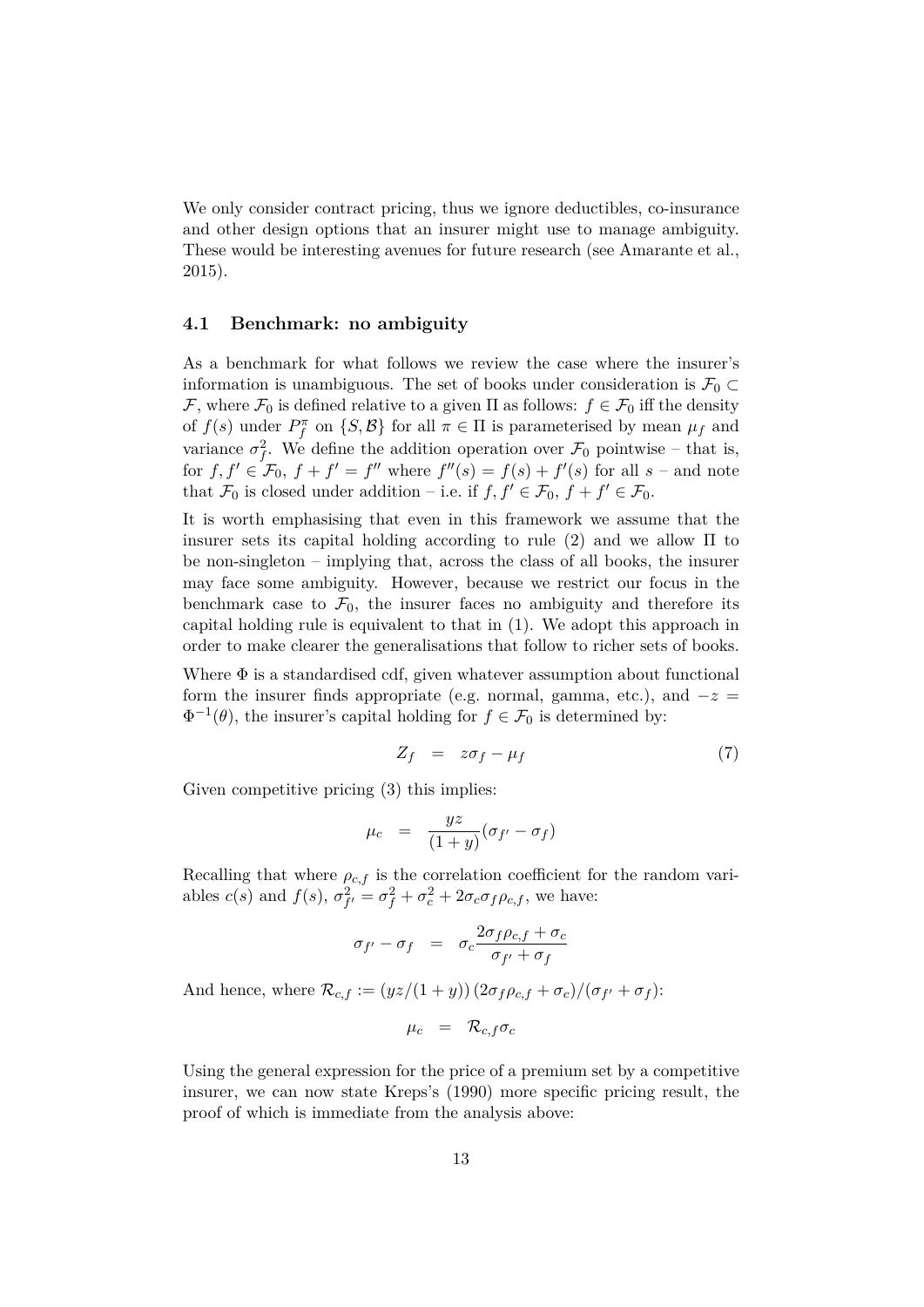**Proposition 5.** *[Pricing without ambiguity]* If  $f, c \in \mathcal{F}_0$ , then a competitive *insurer with book f will set p<sup>c</sup> as follows:*

$$
p_c = L_c + \mathcal{R}_{c,f}\sigma_c \tag{8}
$$

The second element on the right-hand side is the *risk load* for contract *c*. Note that it arises solely as a consequence of the insurer's need to limit the probability of ruin to a certain level (encoded in rule (2)): without this constraint the competitive price of the contract would simply be *Lc*. As one would expect, the risk load is increasing in the riskiness of the contract (measured by  $\sigma_c$ ), the contract's correlation with the insurer's pre-existing book  $(\rho_{c,f})$ , the opportunity cost of capital  $(y)$ , and it is decreasing in the acceptable probability of loss (increasing in  $z$  – a decreasing function of  $\theta$ ).

#### **4.2 Mean uncertain; variance known**

#### **4.2.1 Mean uniformly distributed**

Our first case of ambiguity involves considering a space of books  $\mathcal{F}_1$  that, given some  $\Pi$  and  $\nu$ , satisfies<sup>7</sup>: (1.i) for all  $f \in \mathcal{F}_1$  and all  $\pi \in \Pi$ ,  $f(s)$ under  $P_f^{\pi}$  on  $\{S, \mathcal{B}\}$  has mean  $\mu_f^{\pi}$  and variance  $\sigma_f^2$ ; (1.ii) for all  $f \in \mathcal{F}_1$ ,  $\mu_f^{\pi}$ is uniformly distributed on  $[a_f, b_f]$  given  $\nu$  on  $\{\Pi, \mathcal{B}_\Pi\}$ ; (1.iii)  $\mathcal{F}_1$  is closed under addition; and (1.iv)  $\mathcal{F}_0 \subseteq \mathcal{F}_1$ . Note that it is impossible to satisfy the additivity condition without violating (1.ii) unless, for all  $f, f' \in \mathcal{F}_1$ :

$$
\mu_{f'}^{\pi} = a_{f'} + (\mu_f^{\pi} - a_f) \frac{(b_{f'} - a_{f'})}{(b_f - a_f)}
$$
\n(9)

which implies that  $\Pi$  is U-comonotone for  $\mathcal{F}_1$ . In the cases examined here, a more ambiguous book therefore incurs a higher capital holding as per Propositions 3 and 4 in Section 3.

To illustrate where a structure like this might apply, consider the following example.

**Example 1.** Suppose our insurer has a collection of forecasts at its disposal, all of which agree on the payoff-variance of any given book, but amongst which there is disagreement over certain books' payoff-expectations. Specifically, there is a most pessimistic simulation, which reports the lowest mean payoff for all the books – for book  $f$  this is  $a_f$  – and a most optimistic simulation, which gives the highest reported mean for any book  $- b_f$  for book *f*. For any book, it is sure that the variance is as reported  $-\sigma_f^2$  for book  $f$  – and thinks the true mean must lie somewhere between these optimistic and

<sup>&</sup>lt;sup>7</sup>Note that  $\mathcal{F}_1$  may not be unique given  $\Pi$  and  $\nu$ . This is also the case for  $\mathcal{F}_2$ ,  $\mathcal{F}_3$ , and  $\mathcal{F}_4$  introduced below.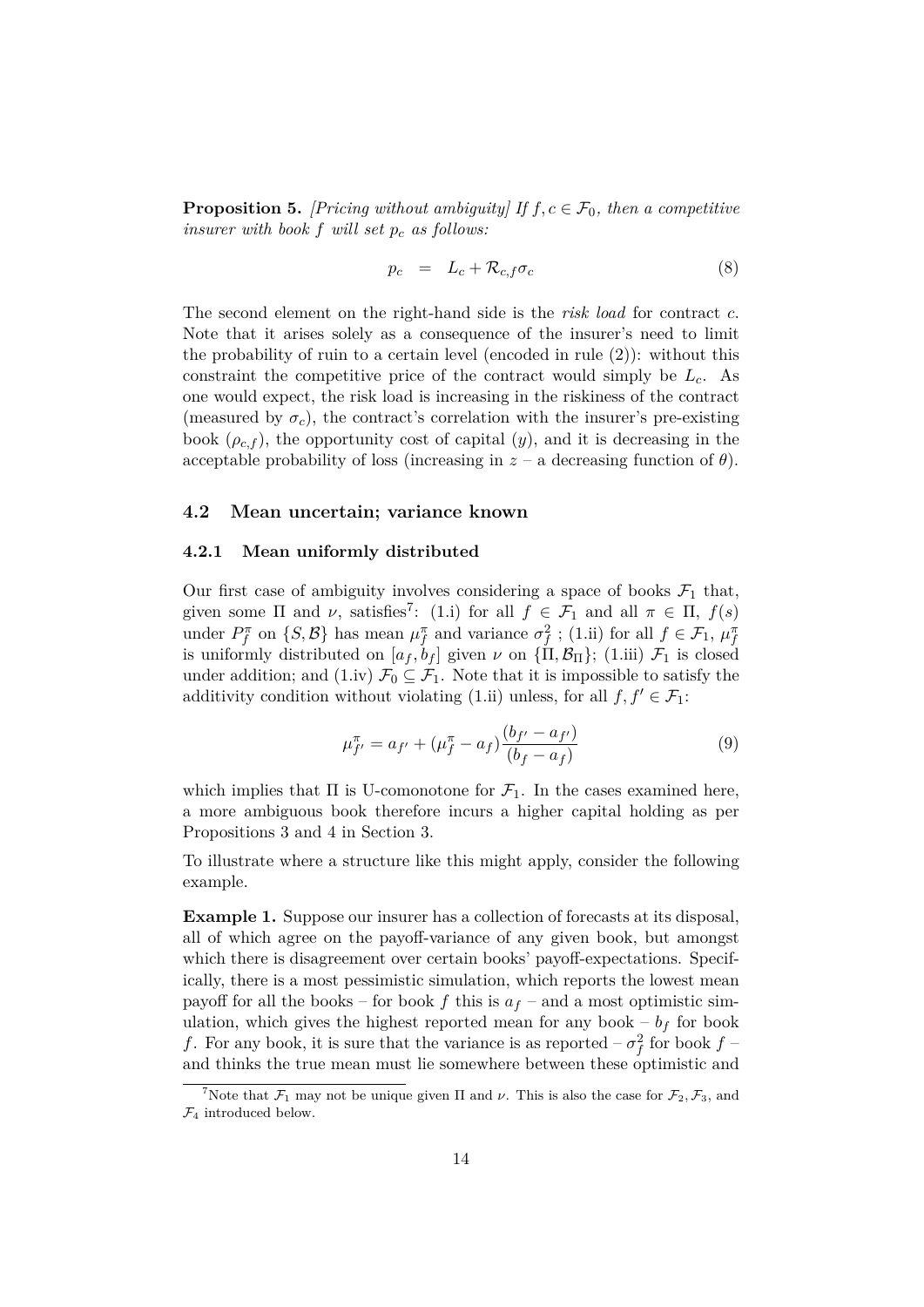pessimistic bounds. It constructs  $\Pi$  and  $\nu$  using two assumptions. First, the members of  $\Pi$  are ordered according to their pessimism so that (9) is satisfied and for any  $c \in [a_f, b_f]$ ,  $\mu_f^{\pi} = c$  for one  $\pi \in \Pi$ . Second,  $\nu$  is set such that condition (1.ii), imposing a uniform distribution on  $\mu_f^{\pi}$ , holds. The first assumption may be justified in case the insurer finds it reasonable, while the second is reasonable provided it has no evidence to suggest any value of  $\mu_f^{\pi}$  in  $[a_f, b_f]$  is more plausible than any other, in which case the uniformity of  $\mu_f^{\pi}$ follows from the principle of insufficient reason. Under these assumptions, any book it considers belongs to  $\mathcal{F}_1$  given  $\Pi$  and  $\nu$ .

Given the decision rule (2),  $Z_f$  is set to reduce the probability of ruin to an acceptable level under the weighted sum of the most pessimistic and optimistic models, i.e. for any  $f \in \mathcal{F}_1$ 

$$
Z_f = z\sigma_f - [\hat{\alpha} \cdot a_f + (1 - \hat{\alpha}) \cdot b_f]
$$
  
=  $z\sigma_f - \hat{\alpha}a_f + (\hat{\alpha} - 1)b_f$ 

Where the models are uniformly distributed this implies

$$
Z_f = z\sigma_f + (2\hat{\alpha} - 1) \cdot \left(\sqrt{3} \operatorname{sd}[\mu_f^{\pi}]\right) - \mu_f \tag{10}
$$

where  $\text{sd}[\mu_f^{\pi}]$  is the standard deviation of the random variable  $\mu_f^{\pi}$ , equal to  $\sqrt{\frac{1}{12(b_f - a_f)^2}}$  under the uniformity assumption.

We now proceed in parallel to the exposition of the previous sub-section, supposing that a competitive insurer with book  $f \in \mathcal{F}_1$  accepts the further contract  $c \in \mathcal{F}_1$  and thereby ends up with the book  $f' = f + c$ . Using (10) and (3) as above, we obtain:

$$
\mu_c = \mathcal{R}_{c,f} \sigma_c + \frac{\sqrt{3}y(2\hat{\alpha} - 1)}{1+y} \left( \text{sd}[\mu_{f'}^{\pi}] - \text{sd}[\mu_f^{\pi}] \right)
$$

Using the fact that

$$
Var[\mu_{f'}^{\pi}] = Var[\mu_f^{\pi}] + Var[\mu_c^{\pi}] + 2Cov[\mu_f^{\pi}, \mu_c^{\pi}]
$$

and furthermore that, given (9),  $sd[\mu_{f}^{\pi}] sd[\mu_{c}^{\pi}] = Cov[\mu_{f}^{\pi}, \mu_{c}^{\pi}]$ , we can define

$$
\mathcal{A}_{c,f,1} \ \ \equiv \ \ \left[\frac{\sqrt{3}y(2\hat{\alpha}-1)}{1+y}\right]\left(\frac{2\mathrm{sd}[\mu_f^\pi] + \mathrm{sd}[\mu_c^\pi]}{\mathrm{sd}[\mu_{f'}^\pi] + \mathrm{sd}[\mu_f^\pi]}\right)
$$

so that our first pricing result under ambiguity follows straightforwardly:

**Proposition 6.** *[Pricing with uniform mean]* If  $f, c \in \mathcal{F}_1$ , then a competitive *insurer with book f will set*

$$
p_c = L_c + \mathcal{R}_{c,f}\sigma_c + \mathcal{A}_{c,f,1} \text{sd}[\mu_c^{\pi}]
$$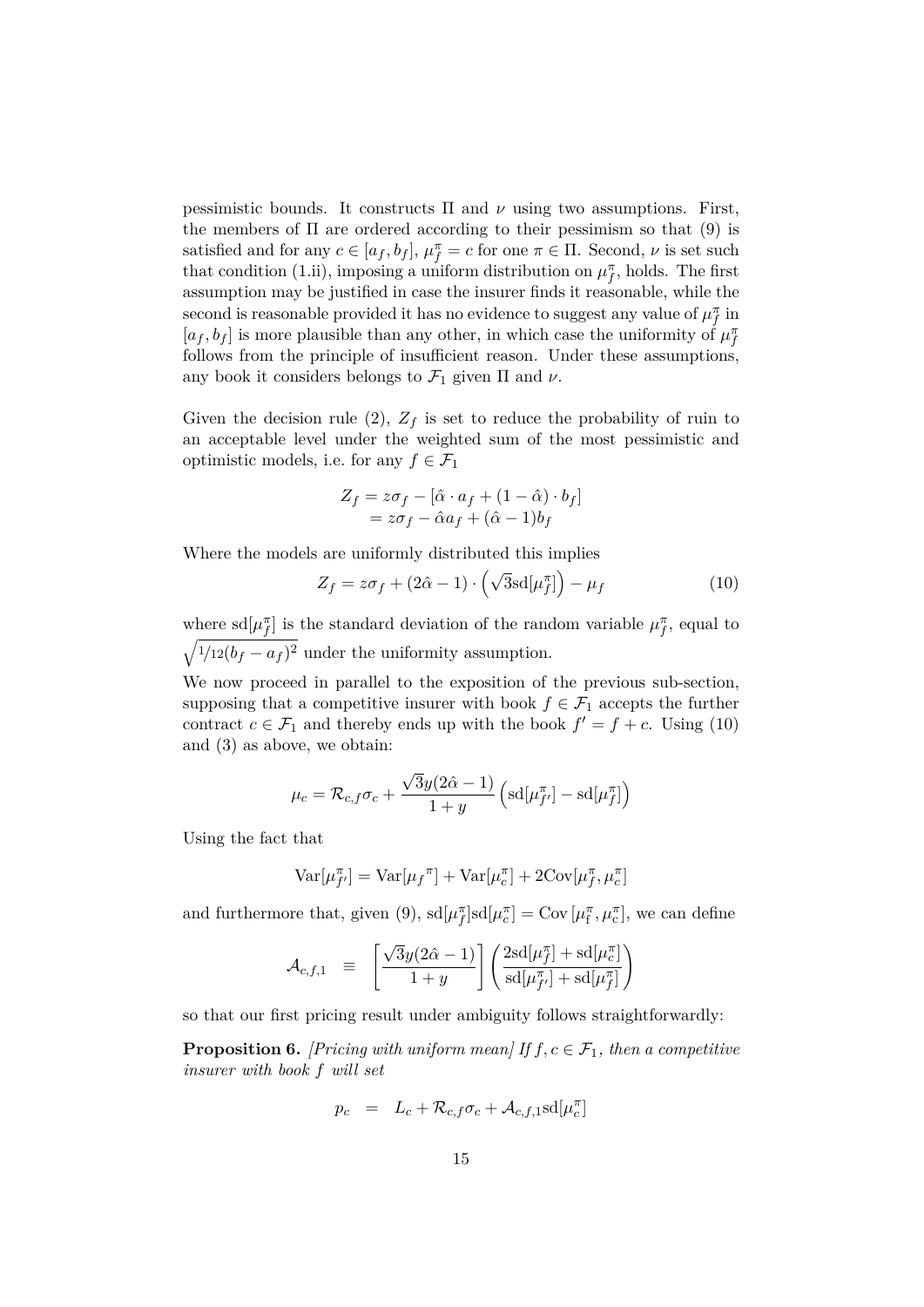It is easy to see how Proposition 6 generalises Proposition 5. If *c* is unambiguous then it must belong to  $\mathcal{F}_0$ , in which case  $sd[\mu_c^{\pi}] = 0$  and so  $p_c$ is set according to (8). However, if *c* is in  $\mathcal{F}_1 \setminus \mathcal{F}_0$  – that is to say *c* has ambiguous returns – then *p<sup>c</sup>* also incorporates an *ambiguity load* equal to  $\mathcal{A}_{c,f,1}$ sd $[\mu_c^{\pi}]$ . The ambiguity load is positive, provided the index of ambiguity aversion  $\hat{\alpha} > 0.5$ . It is increasing in  $\hat{\alpha}$  and in sd $[\mu_c^{\pi}]$ , the (approximate) measure of ambiguity in  $c^8$ . It is also increasing in the cost of capital, and it is increasing in the ambiguity of the pre-existing book (measured by  $sd[\mu_{f}^{\pi}]$ ) whenever  $\hat{\alpha} > 0.5$ .

#### **4.2.2 Mean triangularly distributed**

We now consider an alternative space of books,  $\mathcal{F}_2$ , defined such that given  $\Pi$ and *ν*: (2.i) for all  $f \in \mathcal{F}_2$  and all  $\pi \in \Pi$ ,  $f(s)$  under  $P_f^{\pi}$  on  $\{S, \mathcal{B}\}$  has mean  $\mu_f^{\pi}$  and variance  $\sigma_f^2$ ; (2.ii) for all  $f \in \mathcal{F}_2$ ,  $\mu_f^{\pi}$  has a symmetric triangular distribution on  $[a_f, b_f]$  given  $\nu$  on  $\{\Pi, \mathcal{B}_\Pi\}$ ;  $(2.iii)$   $\mathcal{F}_2$  is approximately closed under addition<sup>9</sup>; and (2.iv)  $\mathcal{F}_0 \subseteq \mathcal{F}_2$ . Conditions (2.i), (2.iii), and (2.iv) mirror their counterparts in the analysis of a uniform mean. Once again, (2.ii) and (2.iii) may only be satisfied when (9) holds for all  $f, f' \in \mathcal{F}_2$  and Π is U-comonotone for F2.

To illustrate the applicability of  $\mathcal{F}_2$ , we extend Example 1.

**Example 2.** Suppose the insurer from Example 1 thinks that, for any book *f*, values of  $\mu_f^{\pi}$  closer to the midpoint of the range  $[a_f, b_f]$  are more probable than those further away from it, i.e. roughly speaking that models with more extreme forecasts of the mean loss are less likely to be correct. Provided these beliefs are reasonably approximated by the assumption that  $\mu_f^{\pi}$  is triangularly distributed<sup>10</sup> with minimum  $a_f$ , maximum  $b_f$  and mode  $(a_f +$  $b_f$  )/2, it might proceed by again assuming the members of  $\Pi$  are ordered according to their pessimism and by setting  $\nu$  so that  $(2.ii)$  is satisfied. Given II and *ν* thus constructed, every book it considers will belong to  $\mathcal{F}_2$ .

For any  $f \in \mathcal{F}_2$  we have:

$$
Z_f = z\sigma_f + (2\hat{\alpha} - 1) \cdot (\sqrt{6} \text{sd}[\mu_f^{\pi}]) - \mu_f
$$

<sup>&</sup>lt;sup>8</sup>See discussions on this point in Jewitt and Mukerji (2012) and Maccheroni et al. (2010).

 $9$ Triangular distributions are not closed under addition, so what this requires is that an insurer finds it appropriate to approximate the sum of two triangular distributions  $f, f' \in \mathcal{F}_2$  with another triangular distribution that is a member of  $\mathcal{F}_2$ .

 $10$ We choose this distribution as  $(2)$  does not well-define the capital holding unless  $\mu_f^{\pi}$  has a bounded support, however triangular distributions are also frequently used to characterise subjective probability distributions in probability-elicitation exercises.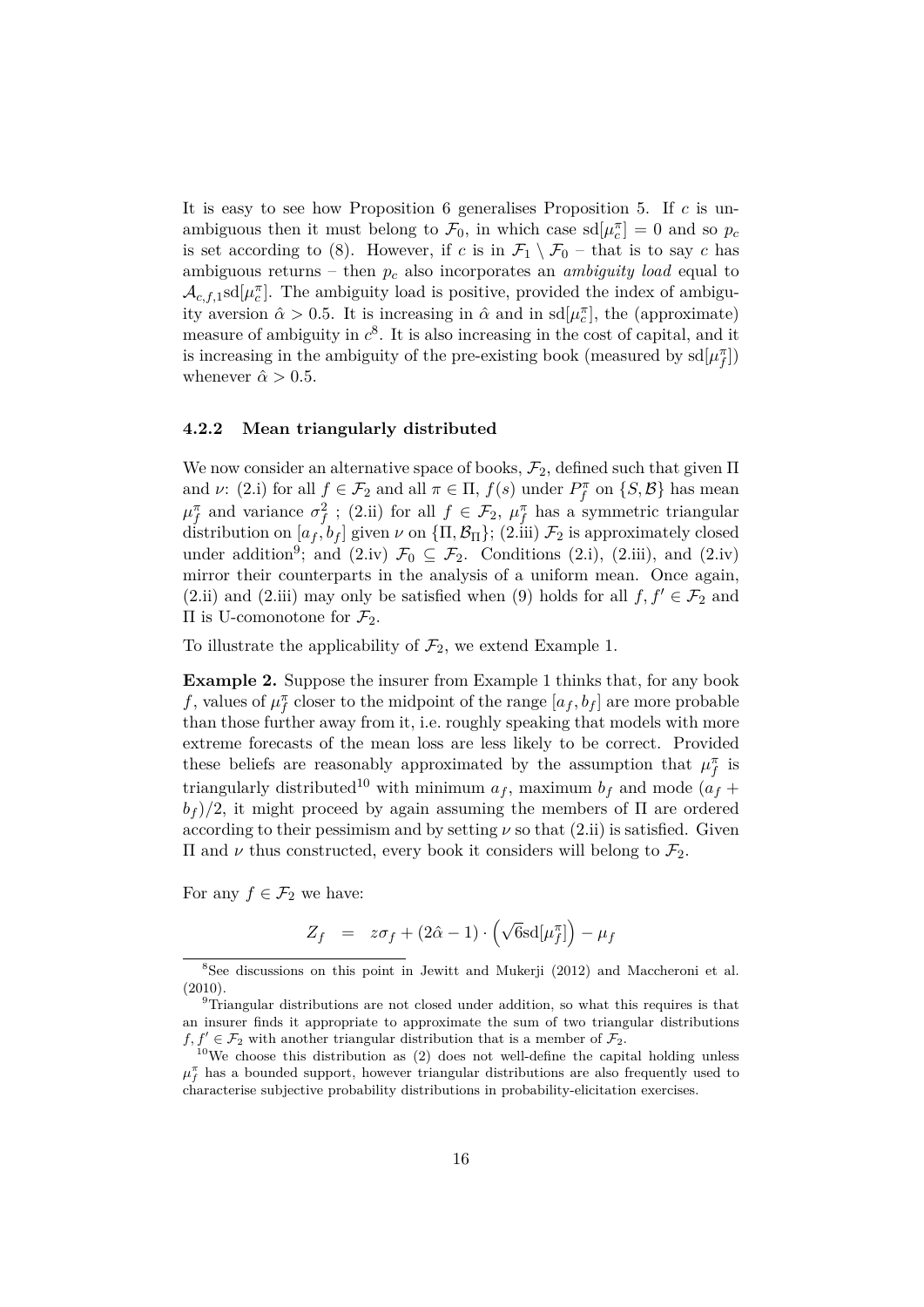which, for  $f' = f + c$  and  $f, c \in \mathcal{F}_2$ , yields:

$$
\mu_c = \mathcal{R}_{c,f} \sigma_c + \frac{\sqrt{6}y(2\hat{\alpha} - 1)}{1+y} \left( \text{sd}[\mu_{f'}^{\pi}] - \text{sd}[\mu_f^{\pi}] \right)
$$

Where we use  $\mathcal{A}_{c,f,2}$  to denote (  $\sqrt{6}y(2\hat{\alpha}-1)$  $\left(\frac{2\hat{\alpha}-1}{1+y}\right)\left(\frac{2sd[\mu_f^{\pi}]+sd[\mu_c^{\pi}]}{sd[\mu_{c}^{\pi}]+sd[\mu_f^{\pi}]} \right)$  $\mathrm{sd}[\mu_{f'}^{\pi}] + \mathrm{sd}[\mu_f^{\pi}]$ , this gives us:

 $\mu_c$  =  $\mathcal{R}_{c,f}\sigma_c + \mathcal{A}_{c,f,2}$ sd $[\mu_c^{\pi}]$ 

from which the next pricing result is immediate:

**Proposition 7.** *[Pricing with triangular mean]* If  $f, c \in \mathcal{F}_2$ , then a compet*itive insurer with book f will set*

$$
p_c = L_c + \mathcal{R}_{c,f} \sigma_c + \mathcal{A}_{c,f,2} sd[\mu_c^{\pi}]
$$

The result generalises Proposition 5 by incorporating an ambiguity load that is zero for  $c \in \mathcal{F}_0$  and increasing in  $sd[\mu_c^{\pi}]$ . Like Proposition 6 it is also increasing in the index of ambiguity aversion  $\hat{\alpha}$  and in the cost of capital, while the relationship between the ambiguity load and the ambiguity of the existing book is the same as before. However, the switch from a uniform distribution to a triangular distribution implies that, for any given standard deviation, the range of possible values increases, thus an ambiguity-averse reinsurer would require a greater ambiguity load.

#### **4.3 Mean known; variance uncertain**

We now focus on a space of books,  $\mathcal{F}_3$ , defined for a given  $\Pi$  and  $\nu$  such that: (3.i) for all  $f \in \mathcal{F}_3$  and all  $\pi \in \Pi$ ,  $f(s)$  under  $P_f^{\pi}$  on  $\{S, \mathcal{B}\}$  has mean  $\mu_f$  and variance  $(\sigma_f^{\pi})^2$ ; (3.ii) for all  $f \in \mathcal{F}_3$ ,  $\sigma_f^{\pi}$  has a uniform distribution on  $[a_f, b_f]$  given  $\nu$  on  $\{\Pi, \mathcal{B}_\Pi\}$ ; (3.iii)  $\mathcal{F}_3$  is closed under addition; and (3.iv)  $\mathcal{F}_0 \subseteq \mathcal{F}_3$ . As in previous sections, additivity and the uniformity of  $\sigma_f^{\pi}$  imply that for any  $f, f' \in \mathcal{F}_3$  and  $\pi \in \Pi$ ,  $\sigma_f^{\pi}$  and  $\sigma_{f'}^{\pi}$  are linearly related as follows:

$$
\sigma_{f'}^{\pi} = a_{f'} + (\sigma_f^{\pi} - a_f) \frac{(b_{f'} - a_{f'})}{(a_f - b_f)}
$$
(11)

Unless  $\mathcal{F}_3 = \mathcal{F}_0$ ,  $\Pi$  is not U-comonotone for  $\mathcal{F}_3$ .

We imagine this case applying to an insurer in an analogous position to that described by Example 1, except with a range of estimates of the standard deviation of losses and certainty over the mean.<sup>11</sup>

 $11$ Though note the appeal to the principle of insufficient reason to justify the uniformity of  $\sigma_f^{\pi}$  for all *f* is weaker here. The insurer could equally invoke the principle to impose the uniformity of  $(\sigma_f^{\pi})^2$ , in which case the collection of books it considers could not satisfy (3.ii).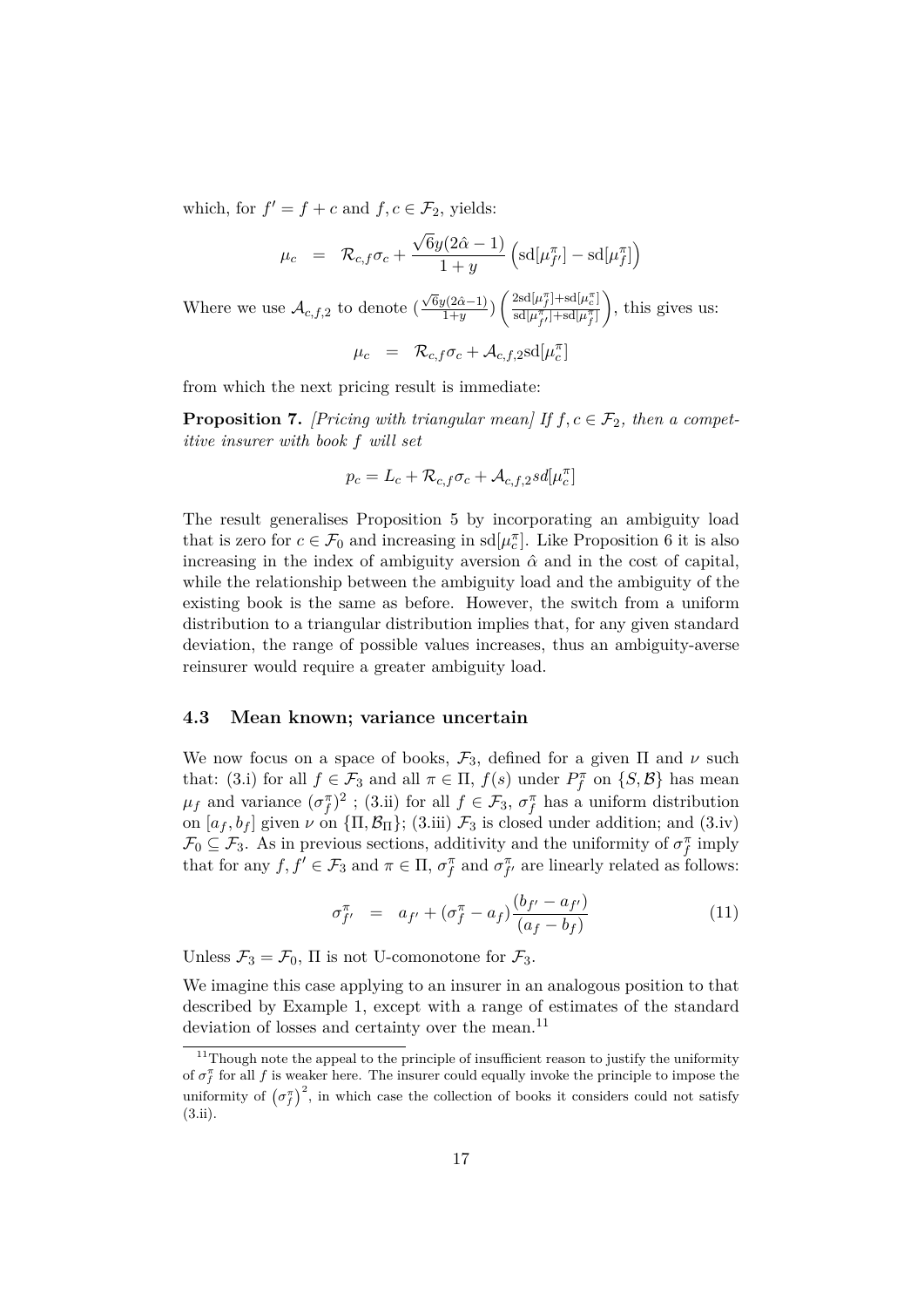Working as before,  $Z_f$  is set to reduce the probability of ruin to an acceptable level under the weighted sum of the most pessimistic and optimistic models, i.e. for any  $f \in \mathcal{F}_3$ 

$$
Z_f = \hat{\alpha} \cdot z \cdot b_f + (1 - \hat{\alpha}) \cdot z \cdot a_f - \mu_f
$$
  
=  $z \left[ \hat{\alpha} b_f + (1 - \hat{\alpha}) a_f \right] - \mu_f$   
=  $z \left[ \mathbb{E} [\sigma_f^{\pi}] + (2\hat{\alpha} - 1) \cdot \left( \sqrt{3} \text{sd} [\sigma_f^{\pi}] \right) \right] - \mu_f$  (12)

and thus, where  $f, c \in \mathcal{F}_3$  and  $f' = f + c$ , (3) implies:

$$
\mu_c = \frac{yz}{1+y} \left( E[\sigma_{f'}^{\pi} - \sigma_f^{\pi}] \right) + \frac{\sqrt{3}yz(2\hat{\alpha} - 1)}{1+y} \left( sd[\sigma_{f'}^{\pi}] - sd[\sigma_f^{\pi}] \right)
$$

Using the fact that  $\mathbb{E}[\sigma_{f'}^{\pi} - \sigma_f^{\pi}] = \mathbb{E}[\sigma_c^{\pi}]$  $\frac{2\sigma_f^{\pi} \rho_{cf} + \sigma_c^{\pi}}{\sigma_{f'}^{\pi} + \sigma_f^{\pi}}$ , we can further decompose the risk load  $\frac{yz}{1+y}\left(E[\sigma_{f'}^{\pi} - \sigma_f^{\pi}]\right)$  into two terms, first recovering the equivalent of the risk load in the absence of ambiguity, and second obtaining a term capturing how the risk load depends on ambiguity over  $\sigma_c^{\pi}$ :

$$
\mu_c = \mathbb{E}[\mathcal{R}_{c,f}\sigma_c^{\pi}] + \frac{\sqrt{3}yz(2\hat{\alpha}-1)}{1+y} \left(\mathrm{sd}[\sigma_{f'}^{\pi}] - \mathrm{sd}[\sigma_f^{\pi}])\right)
$$
  
\n
$$
= \mathbb{E}[\sigma_c^{\pi}]\mathbb{E}[\mathcal{R}_{c,f}] + \mathrm{Cov}[\sigma_c^{\pi}, \mathcal{R}_{c,f}] + \frac{\sqrt{3}yz(2\hat{\alpha}-1)}{1+y} \left(\mathrm{sd}[\sigma_{f'}^{\pi}] - \mathrm{sd}[\sigma_f^{\pi}])\right)
$$

To obtain the ambiguity load, take a similar approach as before, using the  $\text{fact that } \text{Var}[\sigma_{f'}^{\pi}] = \text{Var}[\sigma_f^{\pi}] + \text{Var}[\sigma_c^{\pi}] + 2 \text{sd}[\sigma_f^{\pi}] \text{sd}[\sigma_c^{\pi}] \text{corr}\left[\sigma_f^{\pi}, \sigma_c^{\pi}\right] \text{and, given}$ (11), that  $sd[\sigma_{f}^{\pi}] sd[\sigma_{c}^{\pi}] = Cov[\sigma_{f}^{\pi}, \sigma_{c}^{\pi}]$ . Thus, defining

$$
\mathcal{A}_{c,f,3} = \frac{\sqrt{3}yz(2\hat{\alpha}-1)}{1+y}\left(\frac{2\mathrm{sd}[\sigma_f^\pi] + \mathrm{sd}[\sigma_c^\pi]}{\mathrm{sd}[\sigma_f^\pi] + \mathrm{sd}[\sigma_{f'}^\pi]}\right)
$$

we have

$$
\mu_c = \mathbb{E}[\sigma_c^{\pi}] \mathbb{E}[\mathcal{R}_{c,f}] + \text{Cov}[\sigma_c^{\pi}, \mathcal{R}_{c,f}] + \mathcal{A}_{c,f,3} \text{sd}[\sigma_c^{\pi}]
$$

which gives us our next pricing result:

**Proposition 8.** *[Pricing with uniform standard deviation]* If  $f, c \in \mathcal{F}_3$ , then *a competitive insurer with book f will set*

$$
p_c = L_c + \mathbb{E}[\sigma_c^{\pi}] \mathbb{E}[\mathcal{R}_{c,f}] + \text{Cov}[\sigma_c^{\pi}, \mathcal{R}_{c,f}] + \mathcal{A}_{c,f,3} \text{sd}[\sigma_c^{\pi}]
$$

Once again, whenever  $c \in \mathcal{F}_0$ , the pricing formula above reduces to (8). In contrast to our previous results, however, introducing ambiguity affects the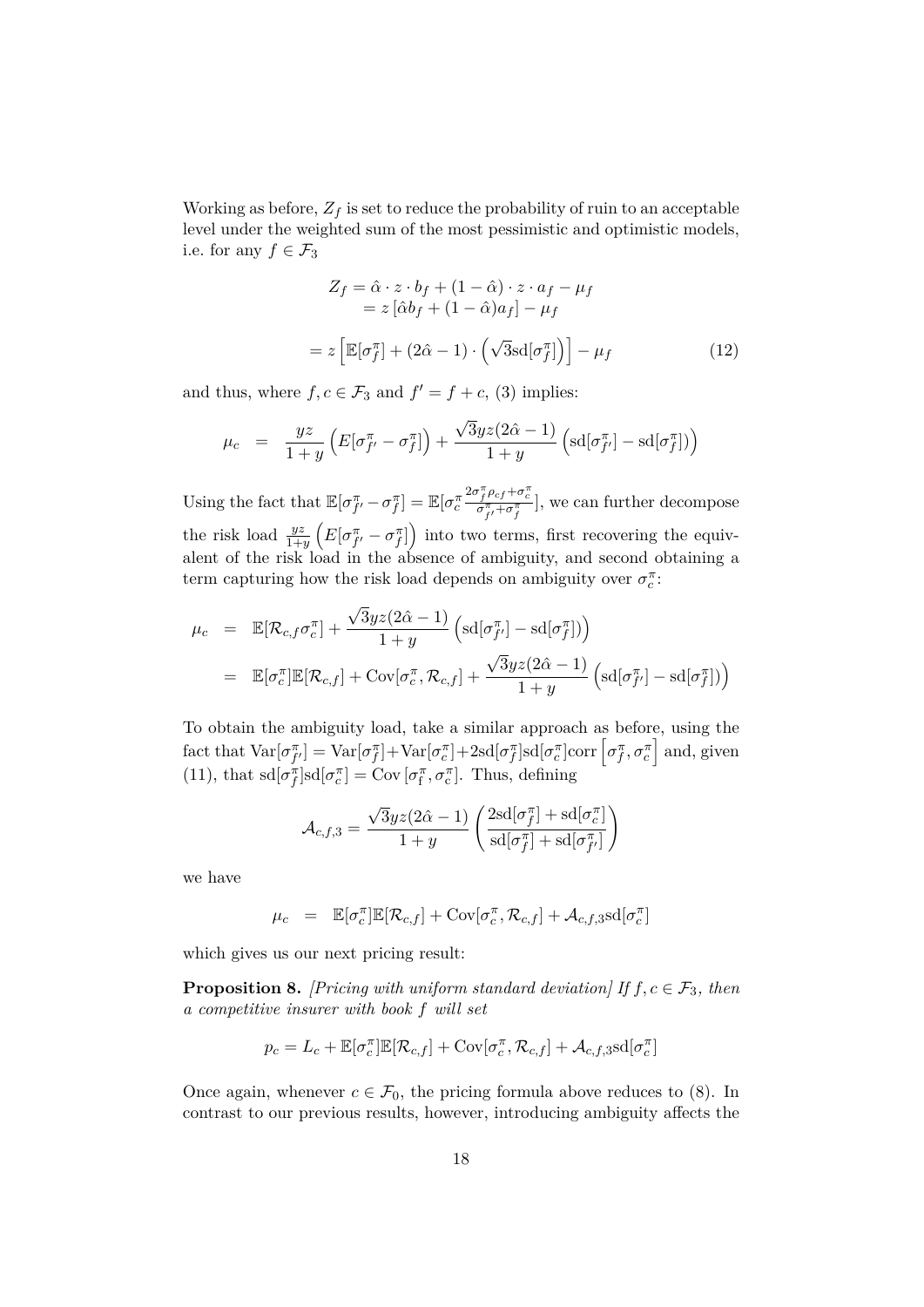price of a contract via two additional terms rather than one. First, as in our earlier results, there is a term,  $\mathcal{A}_{c,f,3}$ sd $[\sigma_c^{\pi}]$ , that is increasing in the ambiguity of *c*,  $sd[\sigma_c^{\pi}]$ , in the index of ambiguity aversion  $\hat{\alpha}$ , in the cost of capital and the smaller is the acceptable probability of loss (the larger is *z*). The dependence of the ambiguity load on *z* is new and follows immediately from  $(12)$  – it is due to the fact that ambiguity in this example concerns the variance of returns, rather than mean returns. The second term,  $Cov[\sigma_c^{\pi}, \mathcal{R}_{c,f}]$ , reflects the fact that uncertainty over  $\sigma_c^{\pi}$  leads to uncertainty over the risk load. Since  $Cov[\sigma_c^{\pi}, \mathcal{R}_{c,f}]$  could in principle depend negatively on the ambiguity of *c*, the overall ambiguity load could, in contrast to the other cases examined so far, be negative.

#### **4.4 Mean and variance uncertain**

As a final exercise, we consider an informational structure that nests two of the cases described above: where both the mean and variance are independently uniformly distributed. Thus we consider a space of books,  $\mathcal{F}_4$ , that satisfies: (4.i) for all  $f \in \mathcal{F}_4$  and all  $\pi \in \Pi$ ,  $f(s)$  under  $P_f^{\pi}$  on  $\{S, \mathcal{B}\}\$ has mean  $\mu_f^{\pi}$  and variance  $(\sigma_f^{\pi})^2$ ; (4.ii) for all  $f \in \mathcal{F}_4$ ,  $\mu_f^{\pi}$  is uniformly distributed on  $[a_f, b_f]$ ,  $\sigma_f^{\pi}$  is uniformly distributed on  $[a'_f, b'_f]$ , and  $\mu_f^{\pi}$  and  $\sigma_f^{\pi}$ are independent given  $\nu$  on  ${\{\Pi, \mathcal{B}_{\Pi}\}}$ , ; (4.iii)  $\mathcal{F}_4$  is closed under addition; and (4.iv)  $\mathcal{F}_0 \subseteq \mathcal{F}_4$ . Given this definition, for any pair  $f, f' \in \mathcal{F}_4$ ,  $\mu_f^{\pi}$  and  $\sigma_f^{\pi}$  must satisfy conditions (9) and (11) (the latter with obvious relabelling). Apart from cases where  $\mathcal{F}_4 \in \{\mathcal{F}_0, \mathcal{F}_1\}$ ,  $\Pi$  is not U-comonotone for  $\mathcal{F}_4$ .

Proceeding in the usual way, we have, for any  $f \in \mathcal{F}_4$ :

$$
Z_f = z \left[ \mathbb{E}[\sigma_f^{\pi}] + (2\hat{\alpha} - 1) \cdot (\sqrt{3} \text{sd}[\sigma_f^{\pi}] \right) + (2\hat{\alpha} - 1) \cdot (\sqrt{3} \text{sd}[\mu_f^{\pi}] \right) - \mu_f
$$

So for  $f, c \in \mathcal{F}_4$ , a competitive insurer with book f prices c such that

$$
\mu_c = \frac{yz}{1+y} \left( E[\sigma_{f'}^{\pi} - \sigma_f^{\pi}] \right) + \frac{\sqrt{3}yz(2\hat{\alpha} - 1)}{1+y} \left( \mathrm{sd}[\sigma_{f'}^{\pi}] - \mathrm{sd}[\sigma_f^{\pi}] \right) + \frac{\sqrt{3}y(2\hat{\alpha} - 1)}{1+y} \left( \mathrm{sd}[\mu_{f'}^{\pi}] - \mathrm{sd}[\mu_{f}^{\pi}] \right)
$$

It is then clear that we can progress using steps from our analyses of  $\mathcal{F}_1$  and  $\mathcal{F}_3$  above to reach our final pricing formula.

**Proposition 9.** *[Pricing with independent uniform mean and standard deviation]* Where  $f, c \in \mathcal{F}_4$ , a competitive insurer with book f will offer

$$
p_c \hspace{2mm} = \hspace{2mm} L_c + \mathbb{E}[\sigma_c^{\pi}] \mathbb{E}[\mathcal{R}_{c,f}] + \text{Cov}[\sigma_c^{\pi}, \mathcal{R}_{c,f}] + \mathcal{A}_{c,f,1} \text{sd}[\mu_c^{\pi}] + \mathcal{A}_{c,f,3} \text{sd}[\sigma_c^{\pi}]
$$

Thus, where books and contracts belong to  $\mathcal{F}_4$ , the ambiguity load for any contract is the sum of a component  $(\mathcal{A}_{c,f,1} \text{sd}[\mu_c^{\pi}])$  arising due to ambiguity in the contract's mean, a component  $(A_{c,f,3} \text{sd}[\sigma_c^{\pi}])$  reflecting ambiguity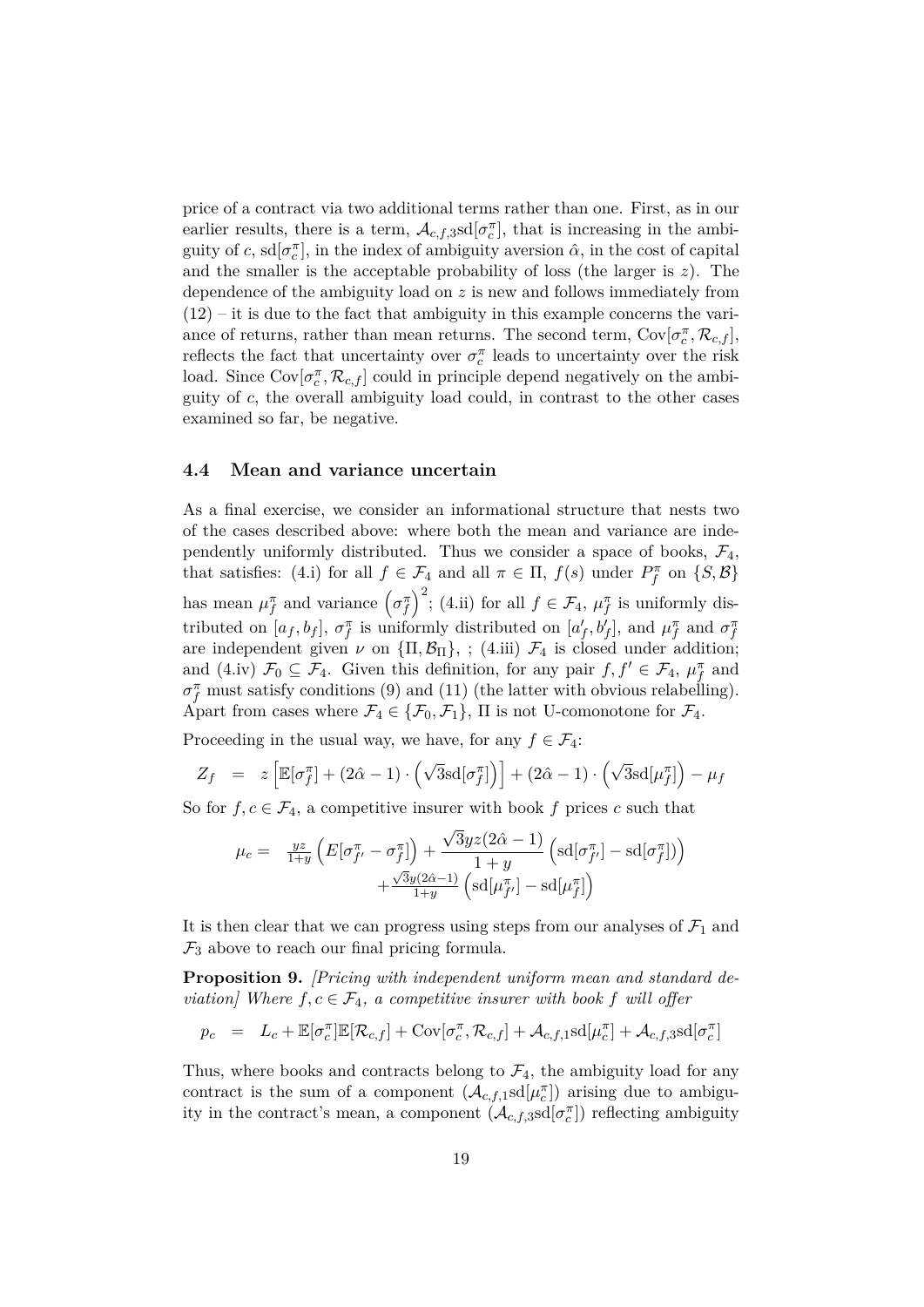in its standard deviation, and there is also the effect of ambiguity about the standard deviation of the contract on the risk load. That  $\mathcal{A}_{c,f,1}$ sd $[\mu_c^{\pi}]$ and  $\mathcal{A}_{c,f,3}$ sd $[\sigma_c^{\pi}]$  are additive results from our restriction that the mean and standard deviation are independent; another way of arriving at the same formula would be to assume that the mean and standard deviation were linearly related, with higher variances corresponding to lower means.

## **5 Concluding Remarks**

The main contribution of this paper has been to establish a clear connection between ambiguity and the pricing of (re)insurance. We show, at a general level, that under our capital-setting rule increasing ambiguity leads to higher capital holdings and thus to higher costs, provided the (re)insurer is averse to ambiguity about the risk of ruin. We then show how, under a range of distributional assumptions, our capital-setting rule gives rise to particular pricing formulae for insurance contracts, all composed of distinct risk and ambiguity loads. These pricing formulae are testable predictions of the theory.

Admittedly we have had to make relatively specific assumptions about the probability distributions describing ambiguity. Since they must be bounded in order that our capital-setting rule is well defined, we employ uniform and triangular distributions. However, these two distributional forms have quite strong appeal as characterisations of ambiguous beliefs. The uniform distribution follows from the application of the principle of insufficient reason, which might often be deemed appropriate, if for some reason (e.g. insufficient data or dependence of different models) the comparative performance of different forecasting models cannot be evaluated. The triangular distribution is also frequently used to characterise subjective probability distributions in probability-elicitation exercises.

But how tenable is our assumption that the capital-setting rule takes the form specified in (2)? From a descriptive perspective, we have already shown that its implications for pricing decisions are consistent with the behavioural evidence in the literature. Of the survey-based studies mentioned in the Introduction, Hogarth and Kunreuther (1992) is distinctive in that it provides tentative evidence from a sample of actuaries of the decision procedures they actually followed. There was some evidence of the use of heuristics to load the premium, such as a simple, *ad hoc* multiplying coefficient on the expected value of the premium, or on the variance of the loss distribution. This is on the face of it at odds with the mechanics of the decision process posited here. At the same time, however, there was also evidence that actuaries had in mind the effect the new contract would have on the overall risk of the insurer's ruin, as in our framework. Indeed, the risk of ruin is known to be an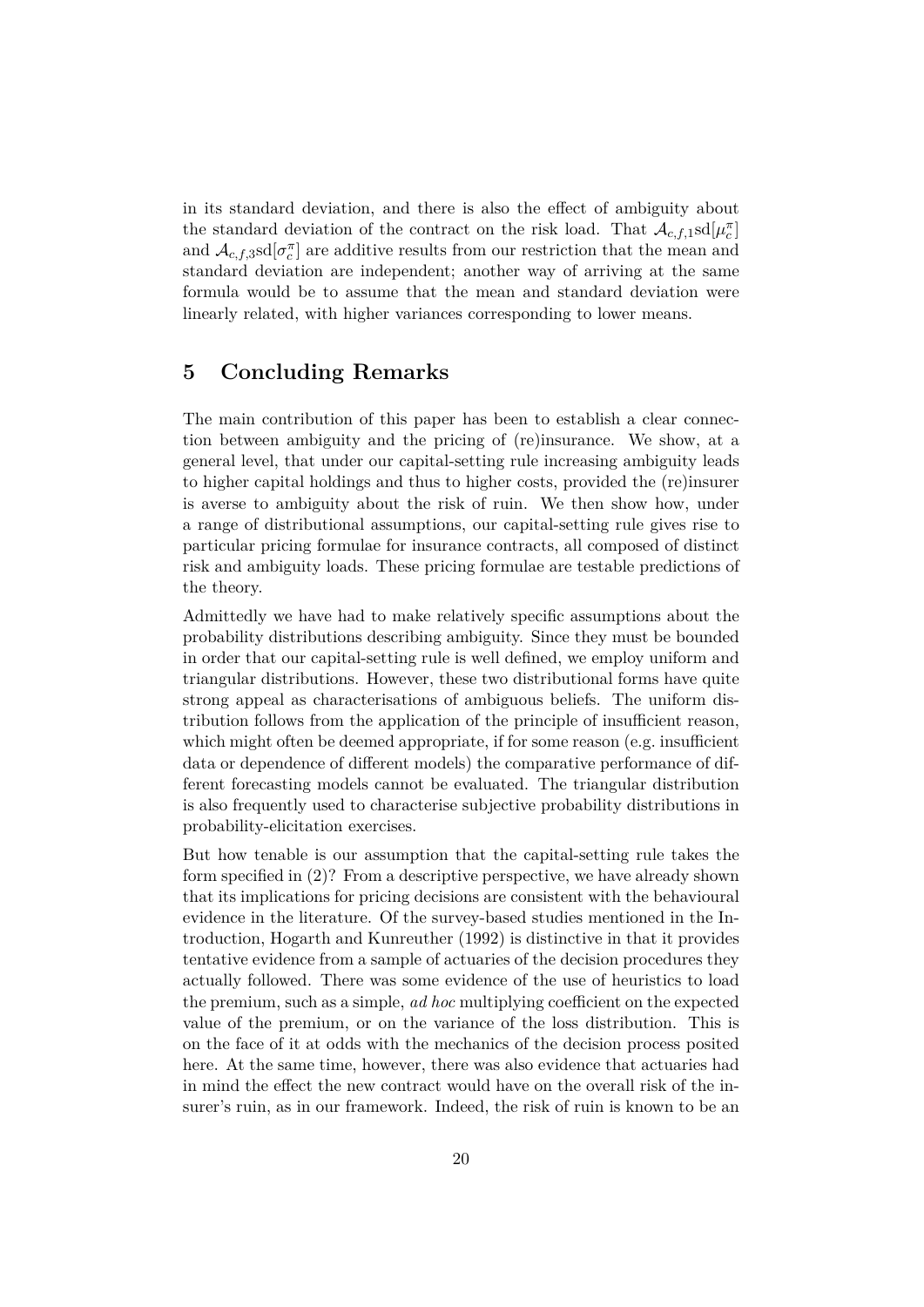important consideration more generally when insurers set capital holdings and price contracts, especially for catastrophe risks (e.g. Kunreuther and Michel-Kerjan, 2009). Considering the rule from a normative perspective, one could evaluate the axiomatic foundations of the similar *α*-MEU rule as set out in Ghirardato et al. (2004). However, decision rules like this are typically motivated from the perspective of an individual decision-maker or social planner – whether it is rational for a corporate entity to follow them remains an open question.

The results in Section 4 suggest insurance contract prices should be increasing in the insurer's degree of ambiguity aversion, and in their ambiguity (as measured by the variance of their uncertain distributional parameters), provided the insurer is ambiguity averse overall. In practice this may not hold if our assumption that models are ordered by their pessimism over the uncertain parameters is violated, for in these cases increasing ambiguity in a contract may allow the insurer to "hedge" against the ambiguity in its pre-existing book. We do not explore this kind of information structure for reasons of tractability and note that, in any case, our assumption is reasonable for some classes of insurance book. For instance, models of the losses arising from natural disasters or terrorism may be ranked according to their pessimism over the likelihood of these events.

## **References**

- Alary, D., C. Gollier, and N. Treich (2013): "The effect of ambiguity aversion on insurance and self-protection," *Economic Journal*, 123, 1188– 1202.
- Amarante, M., M. Ghossoub, and E. Phelps (2015): "Ambiguity on the insurer's side: the demand for insurance," *Journal of Mathematical Economics*, 58, 61–78.
- BARLOW, C., R. P. NYE, M. G. WHITE, AND H. L. WINCOTE (1993): "Prudential Margins," in *1993 General Insurance Covention*.
- Bender, M., T. Knutson, R. Tuleya, J. Sirutis, G. Vecchi, S. Garner, and I. Held (2010): "Modeled impact of anthropogenic warming on the frequency of intense Atlantic hurricanes," *Science*, 327, 454.
- Cabantous, L. (2007): "Ambiguity aversion in the field of insurance: insurers' attitude to imprecise and conflicting probability estimates," *Theory and Decision*, 62, 219–240.
- Cabantous, L., D. Hilton, H. Kunreuther, and E. Michel-Kerjan (2011): "Is imprecise knowledge better than conflicting expertise? Evi-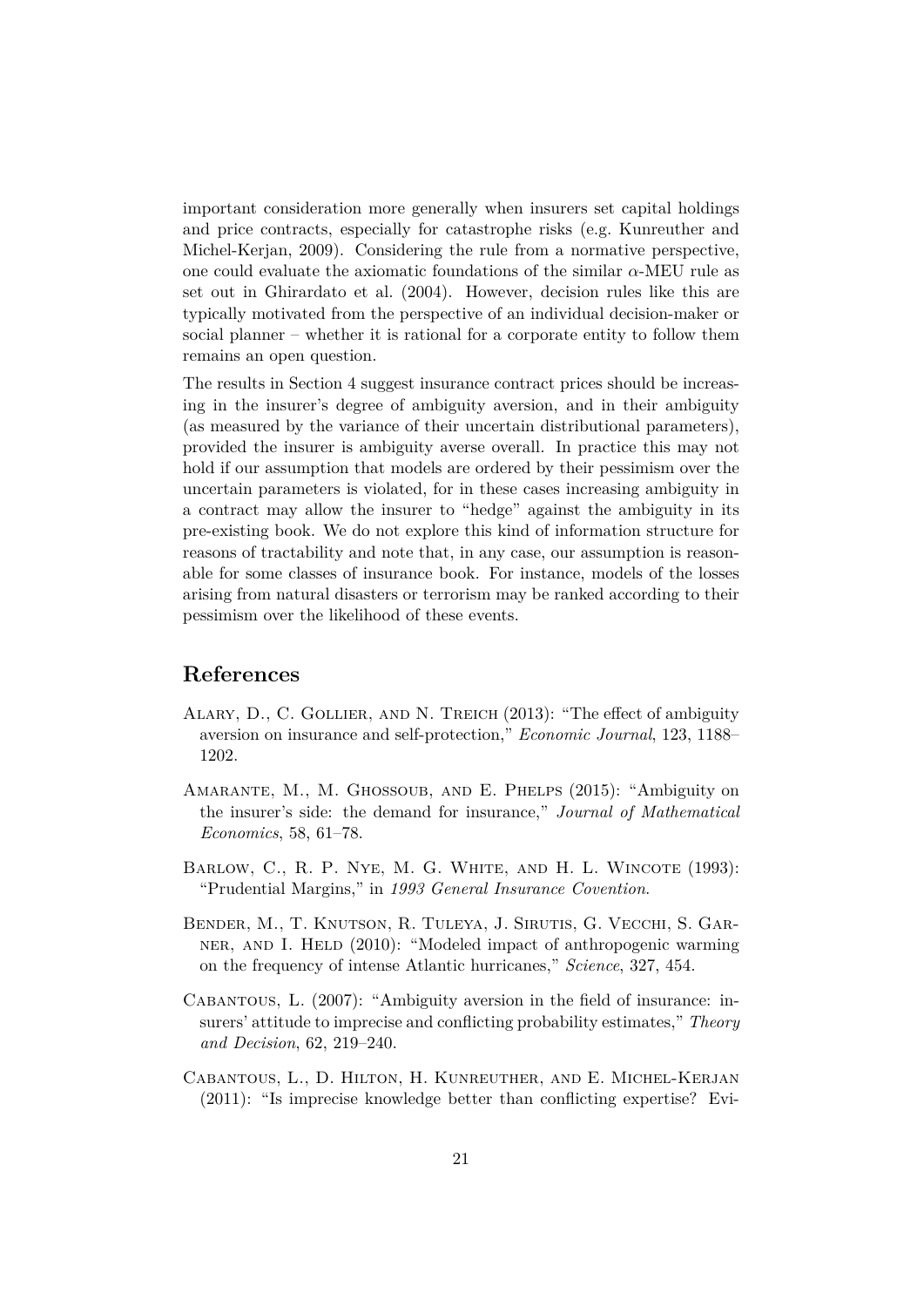dence from insurers' decisions in the United States," *Journal of Risk and Uncertainty*, 42, 211–232.

- CAIRNS, A. J. (2000): "A discussion of parameter and model uncertainty in insurance," *Insurance: Mathematics and Economics*, 27, 313–330.
- Ellsberg, D. (1961): "Risk, ambiguity, and the Savage axioms," *Quarterly Journal of Economics*, 75, 643–669.
- Epstein, L. G. (1999): "A definition of uncertainty aversion," *The Review of Economic Studies*, 66, 579–608.
- Garlappi, L., R. Uppal, and T. Wang (2007): "Portfolio selection with parameter and model uncertainty: a multi-prior approach," *Review of Financial Studies*, 20, 41–81.
- Ghirardato, P., F. Maccheroni, and M. Marinacci (2004): "Differentiating ambiguity and ambiguity attitude," *Journal of Economic Theory*, 118, 133–173.
- GILBOA, I. AND D. SCHMEIDLER (1989): "Maxmin expected utility with non-unique prior," *Journal of Mathematical Economics*, 18, 141–153.
- GOLLIER, C. (2014): "Optimal insurance design of ambiguous risks," *Economic Theory*, 57, 555–576.
- HANSEN, L. AND T. SARGENT (2001): "Robust control and model uncertainty," *American Economic Review*, 91, 60–66.

——— (2008): *Robustness*, Princeton University Press.

- HOGARTH, R. AND H. KUNREUTHER (1989): "Risk, ambiguity, and insurance," *Journal of Risk and Uncertainty*, 2, 5–35.
- Hogarth, R. M. and H. Kunreuther (1992): "Pricing insurance and warranties: ambiguity and correlated risks," *Geneva Papers on Risk and Insurance Theory*, 17, 35–60.
- JEWITT, I. AND S. MUKERJI (2012): "Ordering ambiguous acts," Discussion paper, Department of Economics, University of Oxford.
- Klibanoff, P., M. Marinacci, and S. Mukerji (2005): "A smooth model of decision making under ambiguity," *Econometrica*, 73, 1849–1892.
- KNUTSON, T., J. SIRUTIS, S. GARNER, G. VECCHI, AND I. HELD (2008): "Simulated reduction in Atlantic hurricane frequency under twenty-firstcentury warming conditions," *Nature Geoscience*, 1, 359–364.
- Kreps, R. (1990): "Reinsurer risk loads from marginal surplus requirements," *Proceedings of the Casualty Actuarial Society*, LXXVII, 196–203.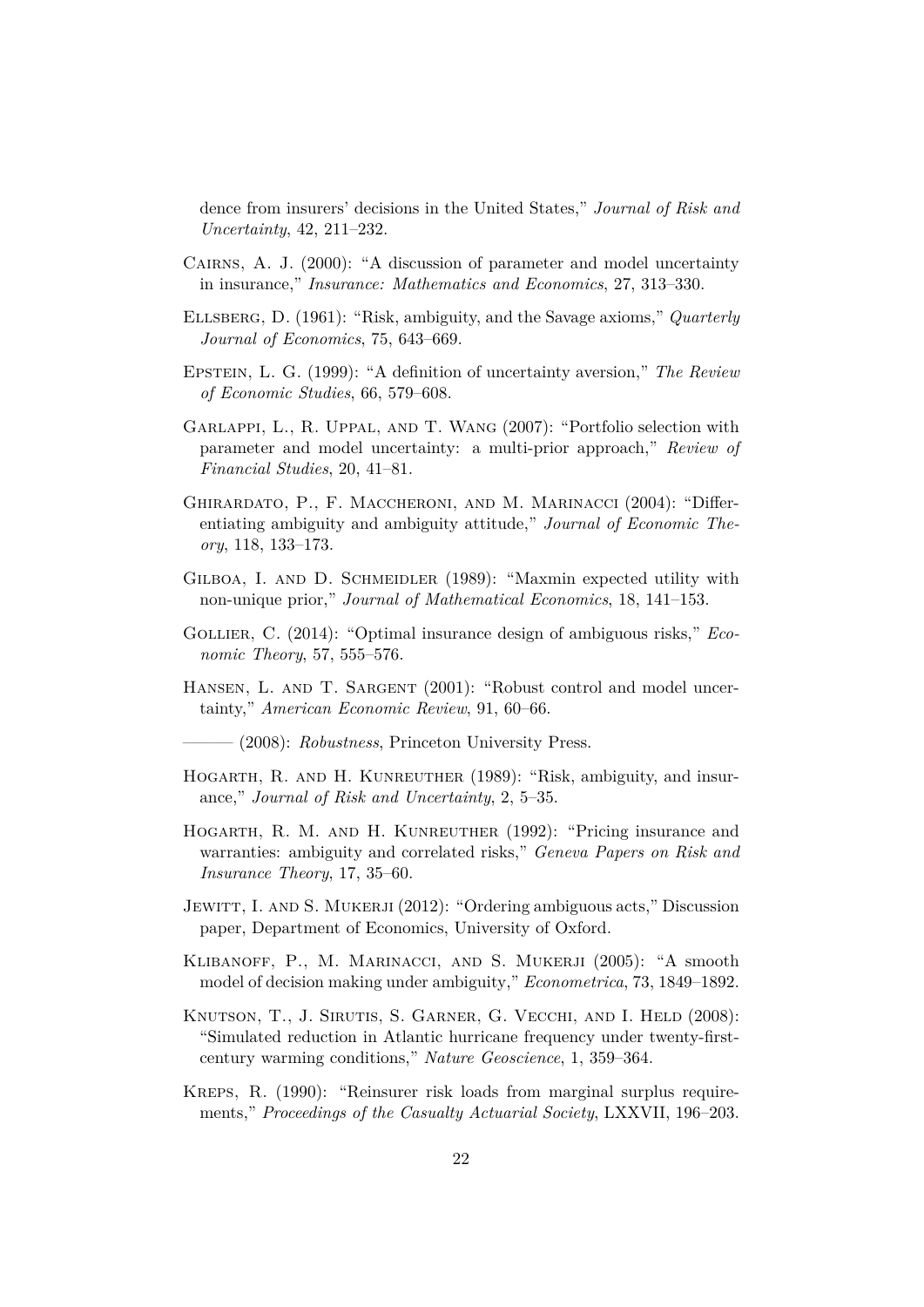- Kunreuther, H., R. Hogarth, and J. Meszaros (1993): "Insurer ambiguity and market failure," *Journal of Risk and Uncertainty*, 7, 71–87.
- Kunreuther, H., J. Meszaros, R. Hogarth, and M. Spranca (1995): "Ambiguity and underwriter decision processes," *Journal of Economic Behavior & Organization*, 26, 337–352.
- Kunreuther, H. and E. Michel-Kerjan (2009): *At War with the Weather: Managing Large-Scale Risks in a New Era of Catastrophes*, Cambridge, MA: MIT Press.
- MACCHERONI, F., M. MARINACCI, AND D. RUFFINO (2010): "Alpha as ambiguity: robust mean-variance portfolio analysis," *IGIER Working Paper 373, Bocconi University*.
- MACHINA, M. AND D. SCHMEIDLER (1992): "A more robust definition of subjective probability," *Econometrica*, 60, 745–80.
- Ranger, N. and F. Niehoerster (2012): "Deep uncertainty in long-term hurricane risk: scenario generation and implications for future climate experiments," *Global Environmental Change*, 22, 703–712.
- Savage, L. (1954): *The Foundations of Statistics*, John Wiley and Sons.
- Stone, J. (1973): "A theory of capacity and the insurance of catastrophe risks (part i)," *Journal of Risk and Insurance*, 231–243.
- Zhu, W. (2011): "Ambiguity aversion and an intertemporal equilibrium model of catastrophe-linked securities pricing," *Insurance: Mathematics and Economics*, 49, 38–46.

## **Appendix**

#### **Proof of Proposition 2**

Let  $\overline{\pi}^g$  = arg max<sub> $\pi \in \Pi$ </sub>  $P_g^{\pi}(-Z_g)$ ,  $\underline{\pi}^g$  = arg min $\pi \in \Pi$   $P_g^{\pi}(-Z_g)$ ,  $\overline{\pi}^f$  = arg max $\pi \in \Pi$   $P_g^{\pi}(-Z_f)$ , and  $\underline{\pi}^f = \arg \min_{\pi \in \Pi} P_g^{\pi}(-Z_f)$ , and use  $\pi^*$  to denote the centre of  $\Pi$ . Various steps in the following use the fact that, given Π is compact and convex, *P*<sup> $\pi$ </sup> is *mixture linear* in  $\pi \in \Pi$  for any  $f \in \mathcal{F}$ , meaning  $P_f^{\lambda \pi + (1-\lambda)\pi'}$  $\lambda \cdot P_f^{\pi} + (1 - \lambda) \cdot P_f^{\pi'}$  $f_f^{\pi'}$  for  $\pi, \pi' \in \Pi, \ \lambda \in [0, 1].$ 

By the central symmetry of  $\Pi$ , there exists a  $\pi \in \Pi$  such that

$$
P_g^{\pi}(-Z_g) = P_g^{\pi^*}(-Z_g) - (P_g^{\overline{\pi}^g}(Z_g) - P_g^{\pi^*}(-Z_g))
$$
\n(13)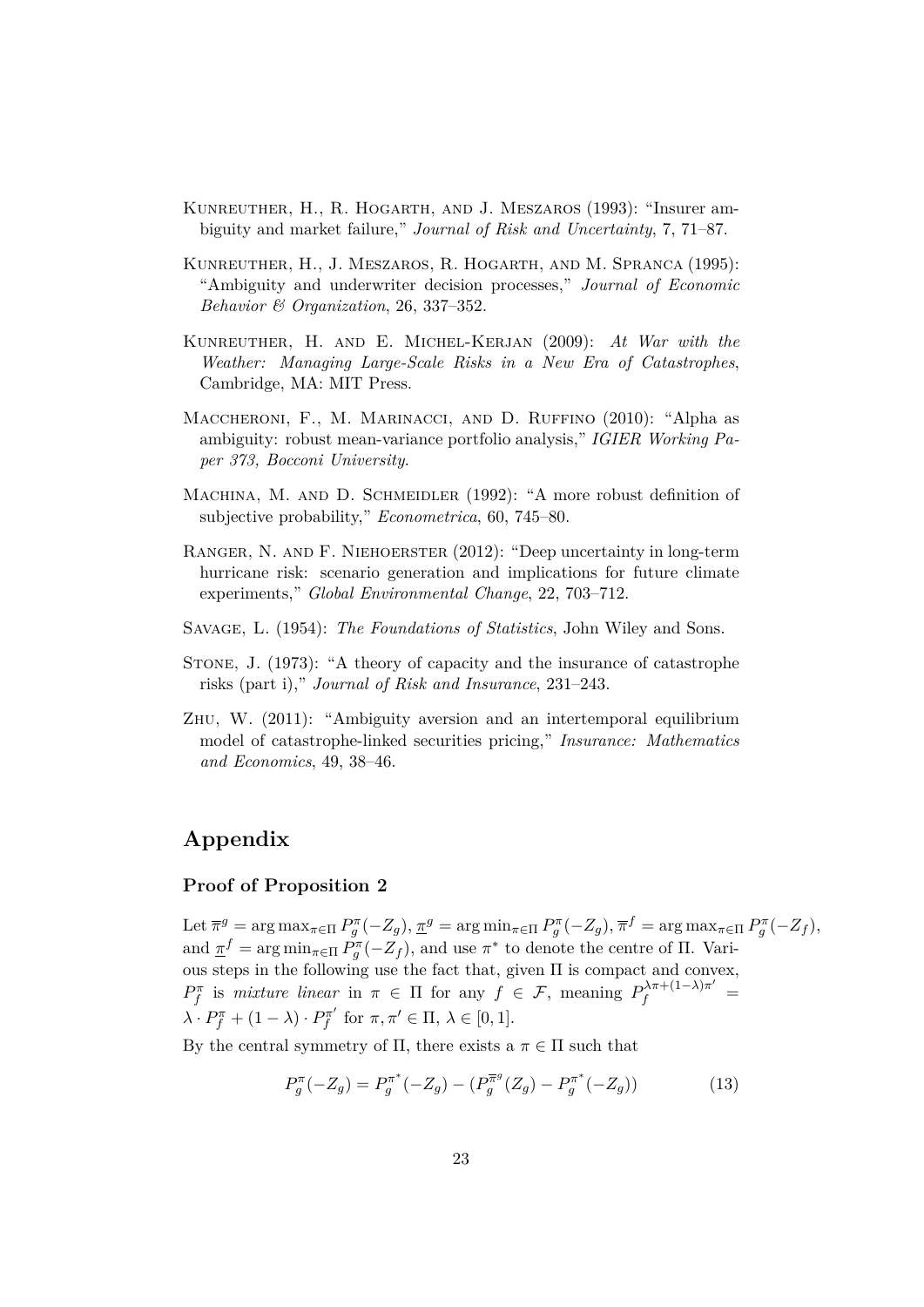and there can be no  $\pi' \in \Pi$  such that  $P_g^{\pi'}(-Z_g) < P_g^{\pi}(-Z_g)$ , since by central symmetry this would entail the existence of  $\pi^{\tilde{\theta}} \in \Pi$  such that  $P_g^{\pi''}(-Z_g) = P_g^{\pi^*}(-Z_g) - (P_g^{\pi'}(-Z_g) - P_g^{\pi^*}(-Z_g)) > P_g^{\pi^*}(-Z_g) - (P_g^{\pi}(-Z_g) P_g^{\pi^*}(-Z_g)$ ) =  $P_g^{\overline{\pi}g}$  $g_g^{\overline{\pi}g}(-Z_g)$ . Therefore  $P_g^{\pi}(-Z_g) = P_g^{\overline{\pi}g}(Z_g)$ , and hence, by  $(13), 0.5P_{q}^{\overline{\pi}^{g}}$  $g_g^{\overline{\pi}^g}(-Z_g) + 0.5P_g^{\overline{\pi}^g}(-Z_g) = P_g^{\pi^*}(-Z_g)$ , which under mixture limear- $P_g^{0.5\overline{\pi}^{\widetilde{g}}+0.5\overline{\pi}^g}(-Z_g) = P_g^{\pi^*}(-Z_g)$ . Parallel argument gives  $0.5P_f^{\overline{\pi}^f}$  $P_f^{\overline{\pi}^J}(-Z_f) +$  $0.5P_f^{\pi^f}$  $P_f^{\pi^f}(-Z_f) = P_f^{0.5\overline{\pi}^f + 0.5\underline{\pi}^f}$  $P_f^{0.5\overline{\pi}^f+0.5\underline{\pi}^f}(-Z_f)=P_f^{\pi^*}$  $f_f^{\pi^*}(-Z_f).$ 

Since there is a  $\pi$ -garbling from *f* to *g*, there must exist  $\pi \in \Pi$  such that  $P_f^{\pi}(-Z_g) \ge P_g^{\overline{\pi}^g}$  $g_{g}^{\overline{\pi}g}(-Z_{g}),$  and where  $\pi' = \pi^{*} - (\pi - \pi^{*}) \in \Pi, P_{f}^{\pi'}$  $f^{\pi'}(-Z_g) \leq$  $P_g^{\overline{\pi}^g}(Z_g)$ . As the *π*-garbling is centre-preserving, it must be that  $0.5P_f^{\pi}(-Z_g)$ +  $0.5P_f^{\pi'}$  $P_f^{\pi'}(-Z_g) = P_f^{\pi^*}$  $P_f^{\pi^*}(-Z_g) = P_g^{\pi^*}(-Z_g) = 0.5 P_g^{\overline{\pi}g}$  $g_g^{\overline{\pi}^g}(-Z_g) + 0.5P^{\underline{\pi}^g}(-Z_g)$ . By  $\max_{f} P_g^{\hat{\alpha}\pi^g + (1-\hat{\alpha})\pi^g}(-Z_g) \leq P_f^{\hat{\alpha}\pi + (1-\hat{\alpha})\pi^g}$  $\int_{f}^{\alpha \pi + (1-\alpha)\pi} (-Z_g)$ if  $\hat{\alpha} \geq 0.5$ .

There are now two cases: first, if  $P_g^{\hat{\alpha}\pi^g+(1-\hat{\alpha})\pi_g}(-Z_g) = \theta$ , mixture linearity and  $P_g^{\hat{\alpha}\pi^g + (1-\hat{\alpha})\pi^g}(-Z_g) \leq P_f^{\hat{\alpha}\pi + (1-\hat{\alpha})\pi^g}$  $\int_{f}^{\alpha \pi + (1-\alpha)\pi} (-Z_g)$  imply that the capital holding required under book *f* must be at least as great as  $Z_g$ . Second, if  $P_g^{\hat{\alpha}\pi^g + (1-\hat{\alpha})\pi^g}(-Z_g) < \theta$ , then for any  $\epsilon > 0$  there must exist  $\pi_1^g$  $\pi_1^g, \pi_2^g \in \Pi$ such that  $P_g^{\hat{\alpha}\pi_1^g + (1-\hat{\alpha})\pi_2^g}(-Z_g + \epsilon) > \theta$  – in which case parallel argument to that of the previous paragraph can show that there are  $\pi_1^f$  $\pi_1^f, \pi_2^f \in \Pi$  such that  $P_g^{\hat{\alpha}\pi_1^g + (1-\hat{\alpha})\pi_2^g}(-Z_g + \epsilon) \le P_f^{\hat{\alpha}\pi_1^f + (1-\hat{\alpha})\pi_2^f}(-Z_g + \epsilon)$  if  $\hat{\alpha} \ge 0.5$ , and  $\theta < P_g^{\hat{\alpha}\pi_1^g + (1-\hat{\alpha})\pi_2^g}(-Z_g + \epsilon) \leq P_f^{\hat{\alpha}\pi_1^f + (1-\hat{\alpha})\pi_2^f}(-Z_g + \epsilon) \text{ for all } \epsilon > 0 \text{ simi-}$ larly implies  $Z_f \geq Z_g$ . We therefore have  $\hat{\alpha} \geq 0.5$  implies  $Z_f \geq Z_g$ .

To show the converse implication, we can reason in a parallel manner. As there is a  $\pi$ -garbling from *f* to *g*, it must be that where  $\pi = \arg \max_{\pi \in \Pi} P_g^{\pi}(-Z_f)$ and  $\pi' = \arg \min_{\pi \in \Pi} P_g^{\pi}(-Z_f), P_g^{\pi}(-Z_f) \leq P_f^{\overline{\pi}_f}$  $P_f^{\overline{\pi}_f}(Z_f), P_g^{\pi'}(-Z_f) \geq P_f^{\pi^f}$  $\int\!\!\frac{d^{n}y}{f}\left(Z_{f}\right),$ and  $0.5P_g^{\pi}(-Z_f)+0.5P_g^{\pi'}(-Z_f)=P_g^{\pi^*}(-Z_f)=P_f^{\pi^*}$  $P_f^{\pi^*}(-Z_f)=0.5P_f^{\overline{\pi}^f}$  $P_f^{\overline{\pi}^J}(-Z_f) +$  $0.5P_f^{\pi^f}$  $P_f^{\pi^f}(-Z_f)$ . Thus we have  $P_f^{\hat{\alpha}\overline{\pi}^f+(1-\hat{\alpha})\underline{\pi}^f}$  $f_f^{\hat{\alpha} \overline{\pi}^f + (1-\hat{\alpha}) \underline{\pi}^f}(-Z_f) \leq P_g^{\hat{\alpha} \pi + (1-\hat{\alpha}) \pi'}(-Z_f)$  if  $\hat{\alpha} \leq 0.5$ . Reasoning as in the previous paragraph then shows that this implies  $Z_g \geq Z_f$  in the two possible cases where  $P_f^{\hat{\alpha}\pi^f + (1-\hat{\alpha})\pi^f}$  $\int_{f}^{\alpha \pi^{\gamma} + (1-\alpha)\pi^{\gamma}} (-Z_f) = \theta$  and where  $P_f^{\hat{\alpha}\pi^f + (1-\hat{\alpha})\pi^f}$  $f_f^{\alpha\pi\sigma + (1-\alpha)\pi\sigma}(-Z_f) < \theta$ . Thus we have  $\hat{\alpha} \leq 0.5$  implies  $Z_f \leq Z_g$ .  $\Box$ 

#### **Proof of Proposition 4**

Let  $\bar{\pi}$  = arg max<sub> $\pi \in \Pi$ </sub>  $P_f^{\pi}(-Z_f)$  and  $\underline{\pi}$  = arg min<sub> $\pi \in \Pi$ </sub>  $P_f^{\pi}(-Z_f)$  for book *f* and observe that  $\bar{\pi}$  ( $\bar{\pi}$ ) must be the  $\geq_U$ -minimum (-maximum) of  $\Pi$ . By U-comonotonicity on  $\{f, g\}$  it follows that  $\bar{\pi} = \arg \max_{\pi \in \Pi} P_g^{\pi}(-Z_g)$  and  $\underline{\pi} = \arg \min_{\pi \in \Pi} P_g^{\pi}(-Z_g)$  too. Following the proof of Proposition 2, it must